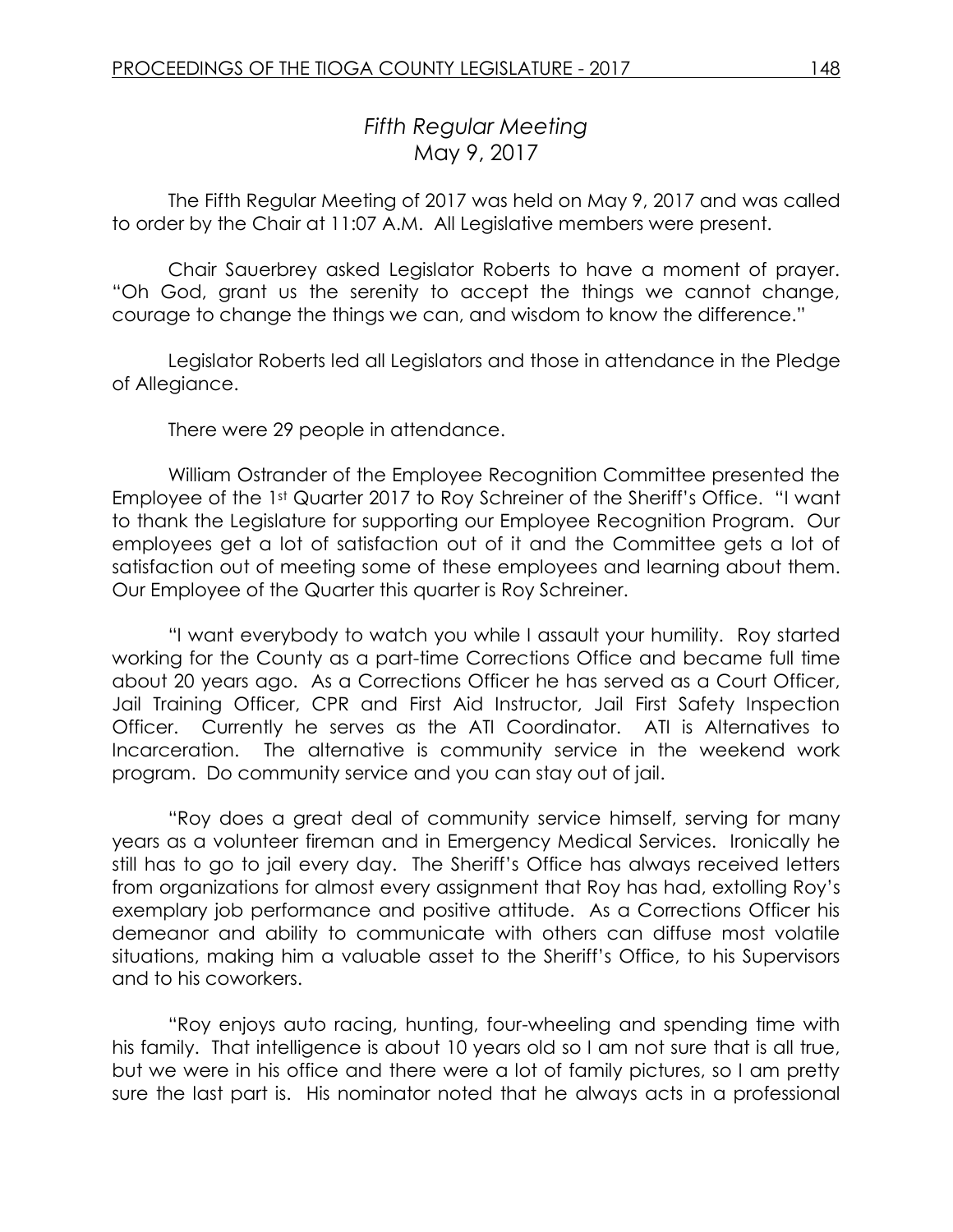manner, is always kind and considerate, and always goes the extra mile to help wherever he can. We congratulate you Roy."

Legislator Mullen spoke. "I have known Roy for a long time and I really got to know Roy as Chair of Public Safety going to the quarterly Probation meetings and where ATI he reports directly. I can say in almost every one of our Public Safety meetings the Sheriff brings up Roy and the great job that he does. Everyone says oh well what do they do? They pick up the trash alongside the highway. We have all seen that. Then we get into the list of the things that they do do and Roy always has a full crew and guys want to come to work for Roy. Now these guys are sentenced for crimes they have committed and they are fighting with each other to go work for Roy. He is doing something right.

"He takes a personal interest in the people on the work groups that work for the ATI Program. It is not just the garbage. They clean and wash fire trucks, they clean the fire department kitchens, they shovel the snow at county office buildings, they rake the leaves, they pick up and clean up after Strawberry Festival and the County Fair. They clean the county barns, they paint the county barns. These guys are working hard and Roy gives them and instills in them a work ethic that a lot of these guys and gals do not have when they come into the program. I can tell you we are always pinching every nickel and the amount of money that is saved in keeping these people out of jail and putting them in ATI is monumental to the County. It is hundreds of thousands of dollars a year and the County owes you a great debt of gratitude for that. Not only are you saving money, but you have changed hundreds of lives and we have had many testimonies from guys that work through the ATI Program where they have noted that Roy was the motivating factor for them to get the help they need, to stay in rehab, to get a good job, and mainly teach that work ethic, get up and go to work and meet your responsibilities, which is a problem and Roy does a great job motivating these guys. I just want to say thank you publicly, I appreciate it."

Sheriff Howard spoke. "I actually cannot say too much, Legislator Mullen covered a lot of it. If you ever travel down 17 or 17C and see the clear garbage bags along the roadway, and then you hit the Broome County line and you think what is the difference here. That is Roy. You look at the Sheriff's cars, they are nice and clean and waxed, that is Roy. The Fire stations are clean, fire trucks clean, that is Roy. I can go on and on about all the stuff that Roy does for the County, but one of the things, in cooperation with the State and the Commission of Corrections and Probation, and the Sheriff's Office, the money that Legislator Mullen spoke about, without the Alternatives to Incarceration the Jail would have to go to what is called a "16 classification" and therefore our jail would be full, and that is because of Roy and the ATI Program in cooperation between departments and the State, we were able to have the ATI Program,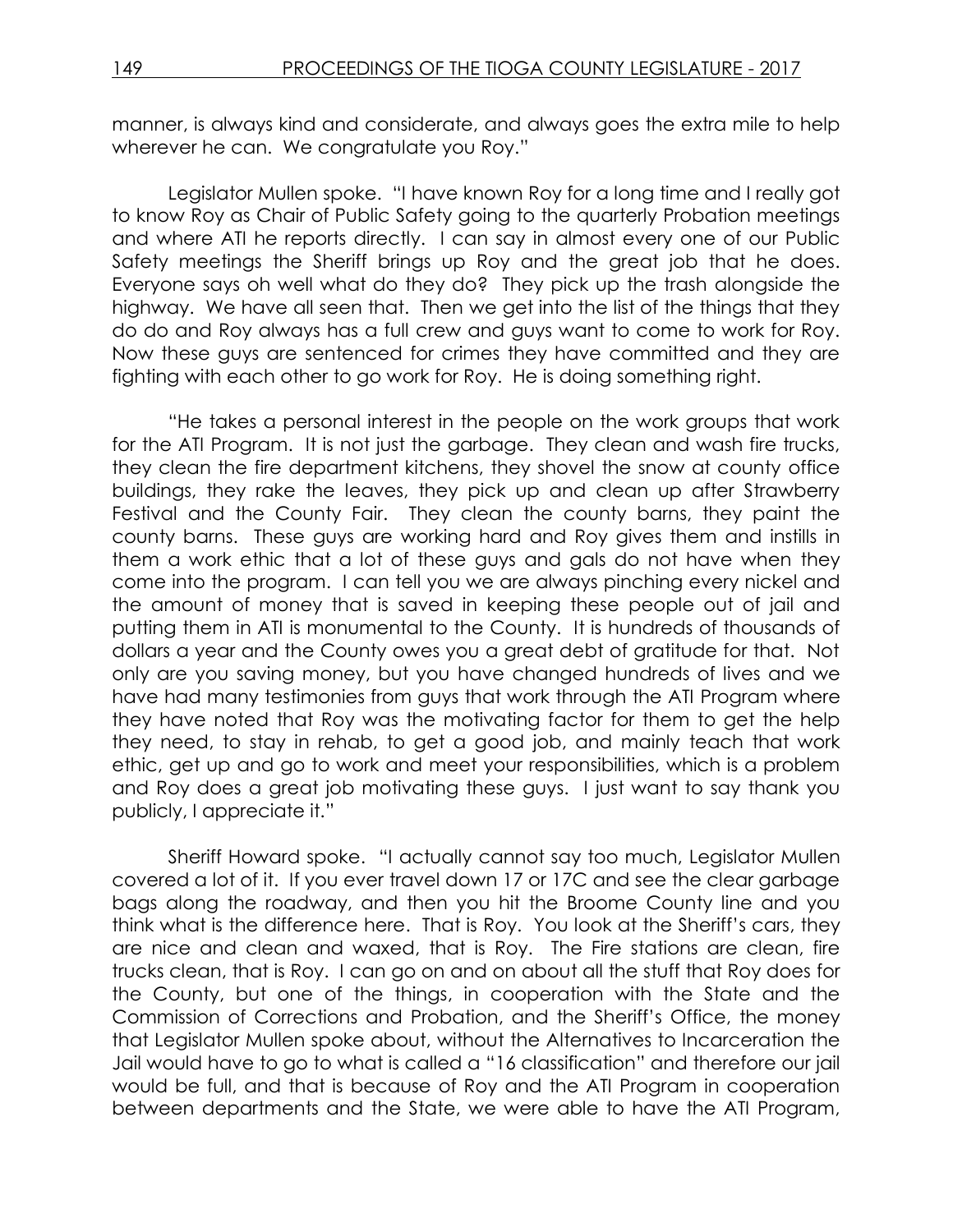which is huge. It is a huge savings to the County, not just to the Sheriff's Office, but for the County as a whole. I cannot say enough. Roy stops by and sees me almost every day when he can and ATI is just a small part of what Roy does. There is a whole list that Bill spoke of, things that he does for us, and he is an outstanding employee and I cannot think of anybody better to get Employee of the Quarter than Roy."

William Ostrander of the Employee Recognition Committee talked about Employee Recognition and Appreciation Week. "The following Proclamation relates to our Employee Recognition Week coming up next week, so I just wanted to mention that and that will culminate with a luncheon on Tuesday, May 23 at noon at Donoli's and everyone is invited. That will be particularly to recognize folks who have completed 25, 30 and 35 years of service."

Legislator Mullen read the following Proclamation on Employee Recognition and Appreciation Week and presented to the employees with 25 plus years of service.

# PROCLAMATION

WHEREAS: The mission and services of Tioga County depend heavily on the tireless contributions of its dedicated employees; and

WHEREAS: The Tioga County Legislature wishes to recognize the efforts of all Tioga County employees; and

WHEREAS: The Employee Recognition Committee was created to provide a mechanism to show our appreciation for the Employees of Tioga County; and

WHEREAS: Those employees who have served for more than 25 years have shown a steadfast commitment to serving the well-being of the residents of Tioga County, and should be recognized by those whom they have served; and

WHEREAS: The Tioga County Legislature would like to especially recognize the following employees who have attained 25, 30, 35 years since last year's ceremonies:

| Name                     | Department          | Years |
|--------------------------|---------------------|-------|
| Michael Jackson          | Sheriff's Office    | 35    |
| Mary Roddy McKee         | Social Services     | 30    |
| <b>Maureen Dougherty</b> | Legislature         | 30    |
| Carlton D. Snapp         | <b>Public Works</b> | 30.   |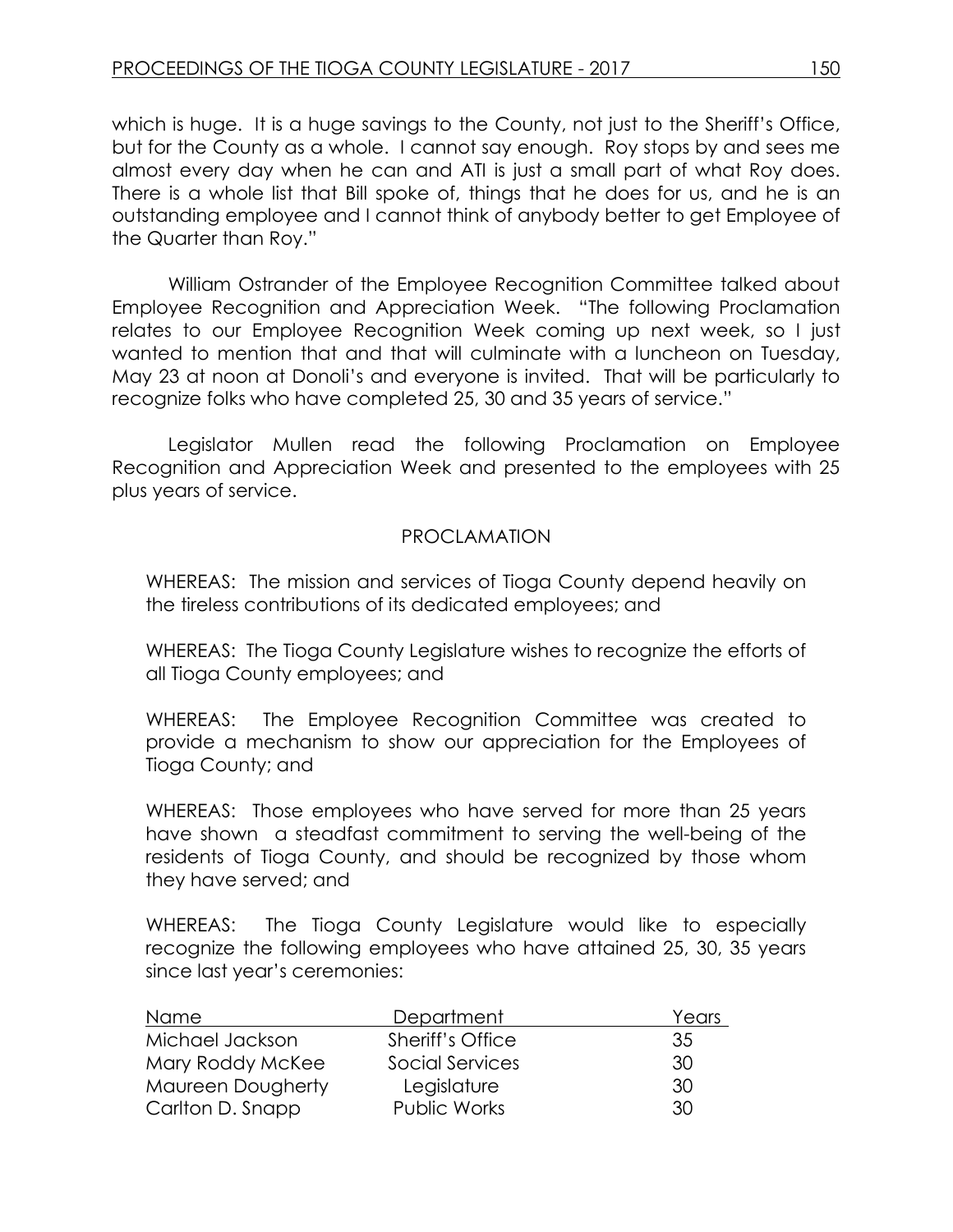| Paul C. Rhodes     | Sheriff's Office | -25     |
|--------------------|------------------|---------|
| Richard Huttleston | Legislature      | 25 (PT) |

NOW THEREFORE, THE TIOGA COUNTY LEGISLATURE does hereby proclaim and designate the week of May 15-19, 2017 as

EMPLOYEE RECOGNITION AND APPRECIATION WEEK

In the County of Tioga, New York, and call upon our citizens to join in recognizing these dedicated employees.

Chair Sauerbrey noted the following Proclamation on Foster Care Recognition Month.

# **FOSTER CARE RECOGNITION MONTH PROCLAMATION**

WHEREAS: The Tioga County foster family serves as a source of safety, love, self-esteem and support for children in Tioga County; and

WHEREAS: There are 34 children in foster care in Tioga County, 25 of these children are in foster homes; and

WHEREAS: We have 22 certified foster homes in Tioga County; and

WHEREAS: Numerous public and private agencies work to increase the public's awareness of the needs of children in foster care, and the enduring and valuable contribution of foster parents; and

WHEREAS: It is appropriate to recognize all those who volunteer their talents and energies on behalf of children in foster care, the foster parents who serve these children and the professional staff dedicated to ensuring these children have a stable and safe foster family environment; now therefore

THE TIOGA COUNTY LEGISLATURE hereby Proclaims May 2017, as

# **FOSTER CARE RECOGNITION MONTH**

in Tioga County and call upon all citizens, community agencies, religious organizations, medical facilities and businesses to increase their participation in our efforts to recognize foster parents in Tioga County.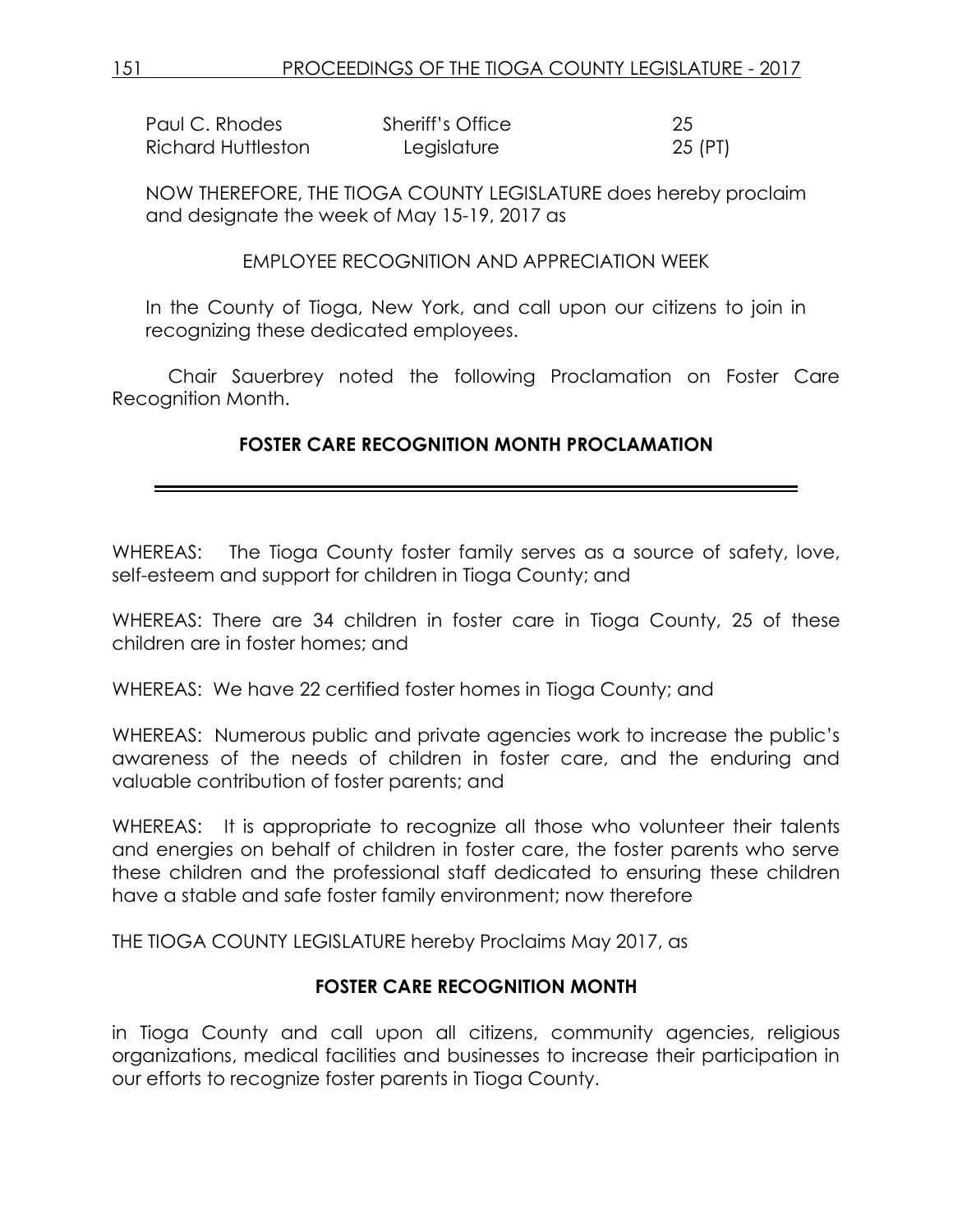Legislator Standinger read and presented the following Proclamation on American Stroke Month in Tioga County to Amy Fancher, Public Health Educator of the Public Health Department. "Every year since we have had this I have read it because I experienced a stroke myself and I can answer any questions if anybody has them. It is not a fun experience."

#### **COUNTY OF TIOGA EXECUTIVE PROCLAMATION**

WHEREAS: Stroke is a leading cause of serious long-term disability and the fifth leading cause of death in the United States, killing over 130,000 people nationwide and more than 20 citizens of Tioga County each year; and

WHEREAS: Stroke prevalence is projected to increase by 20.5% between 2012 and 2030 and the direct medical costs in the U.S. for treating stroke are expected to increase by 158% from \$71 billion in 2012 to \$183 billion by 2030; and

WHEREAS: Warning signs of stroke include sudden numbness or weakness of the face, arm or leg, especially on one side of the body; sudden confusion, trouble speaking or understanding; sudden trouble seeing in one or both eyes; sudden trouble walking, dizziness, loss of balance or coordination; and sudden severe headache with no known cause; and

WHEREAS: Americans are more aware of the risk factors and warning signs for stroke than in the past, but according to a recent survey, one-third of adults cannot identify any symptoms; and

WHEREAS: Studies show that the quick actions by EMS professionals are instrumental in saving lives from stroke and producing better outcomes for stroke survivors, but more than a third of stroke patients fail to use EMS; and

WHEREAS: New and effective treatments have been developed to treat and minimize the severity and damaging effect of strokes, but much more research is needed, therefore

THE TIOGA COUNTY LEGISLATURE, County of Tioga, does hereby proclaim the month of May 2017 as:

#### **AMERICAN STROKE MONTH IN TIOGA COUNTY**

and urges all the citizens of our County to familiarize themselves with the risk factors associated with stroke, recognize the warning signs and symptoms, and on the first signs of a stroke dial 9-1-1 immediately so that we might begin to reduce the devastating effects of stroke on our population.

Legislator Standinger spoke. "Now with this being said, I can tell you that when I had my stroke it was after a truck had hit my car on the thruway in Albany and I had no idea I was having a problem. I was fortunate enough that I had the ability to make a call to one of my coworkers who came and responded and got me medical care, which is probably why I am still here today. It is not something that you really know is happening until it happens.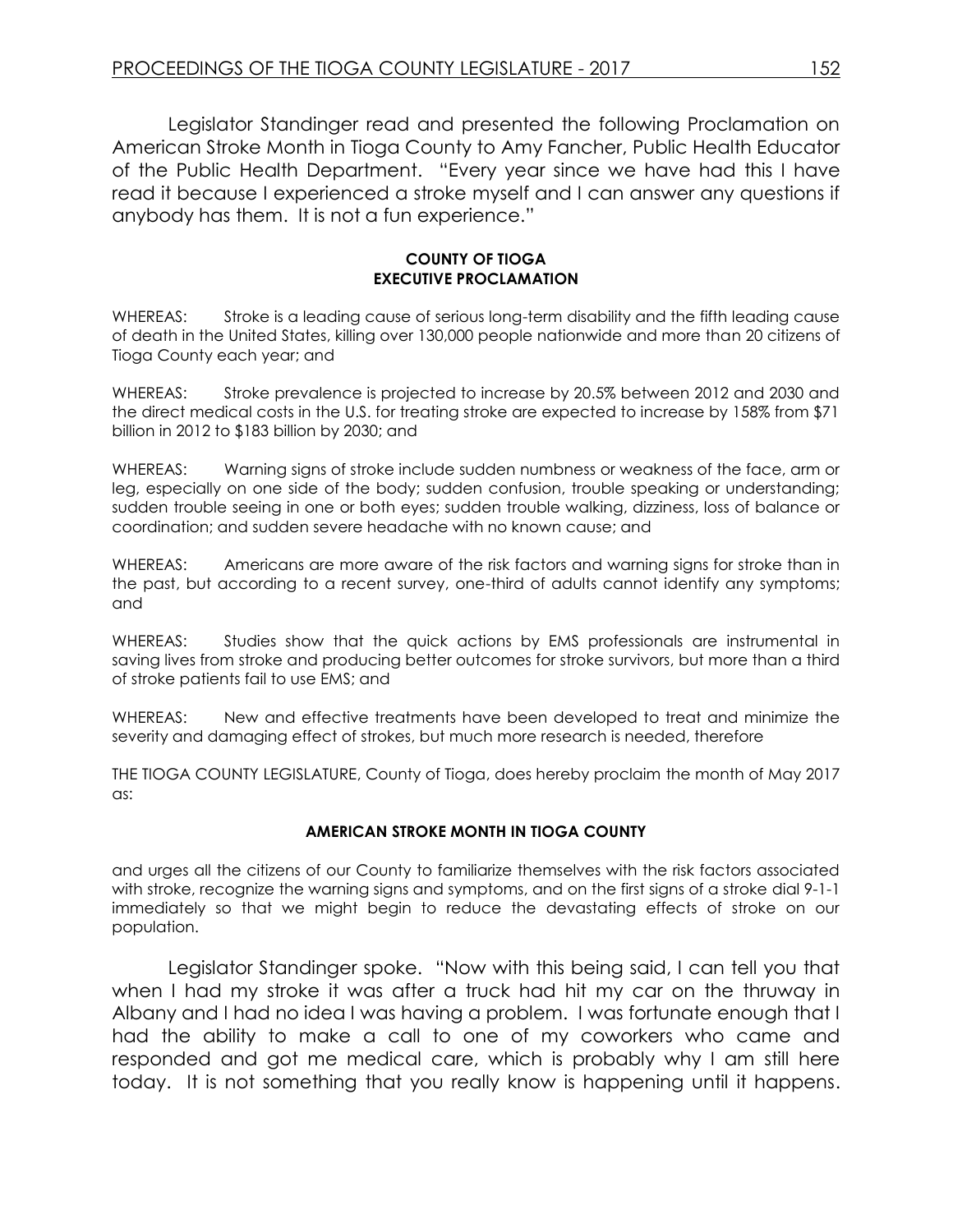That being said, we have the Health Department Educator here to accept this Proclamation."

Amy Fancher, Public Health Educator of the Public Health Department spoke. "I just want to thank the Legislators for recognizing our Stroke Month. It is obviously very important. Thank you."

Chair Sauerbrey noted the following Proclamation on Child Hunger Awareness Week.

### **COUNTY OF TIOGA EXECUTIVE PROCLAMATION**

WHEREAS: Tioga County Public Health reports that 20 percent of the children in Tioga County are considered food insecure (not enough food, not enough healthy food); and

WHEREAS: 18 percent of the children in Tioga County are living below the poverty line; and

WHEREAS: Half of all Tioga County children are eligible for free or reduced-price lunch; of those eligible, 75 percent are participating; and

WHEREAS: On average, 508 children a day receive free meals during the summer through the Tioga County Summer Food Service Program; and

WHEREAS: The number of children receiving free meals during the summer has increased by 23 percent since 2015; and

WHEREAS: Nearly half of all people who use the Supplemental Nutrition Assistance Program (SNAP) are children; and

WHEREAS: Hunger is a community problem and finding solutions depends on the involvement of all people throughout Tioga County; therefore

THE TIOGA COUNTY LEGISLATURE, County of Tioga, does hereby proclaim June 5-9, 2017 as

# **CHILD HUNGER AWARENESS WEEK**

and encourages all residents to become more aware of the prevalence and negative effects of child hunger in our neighborhoods, and to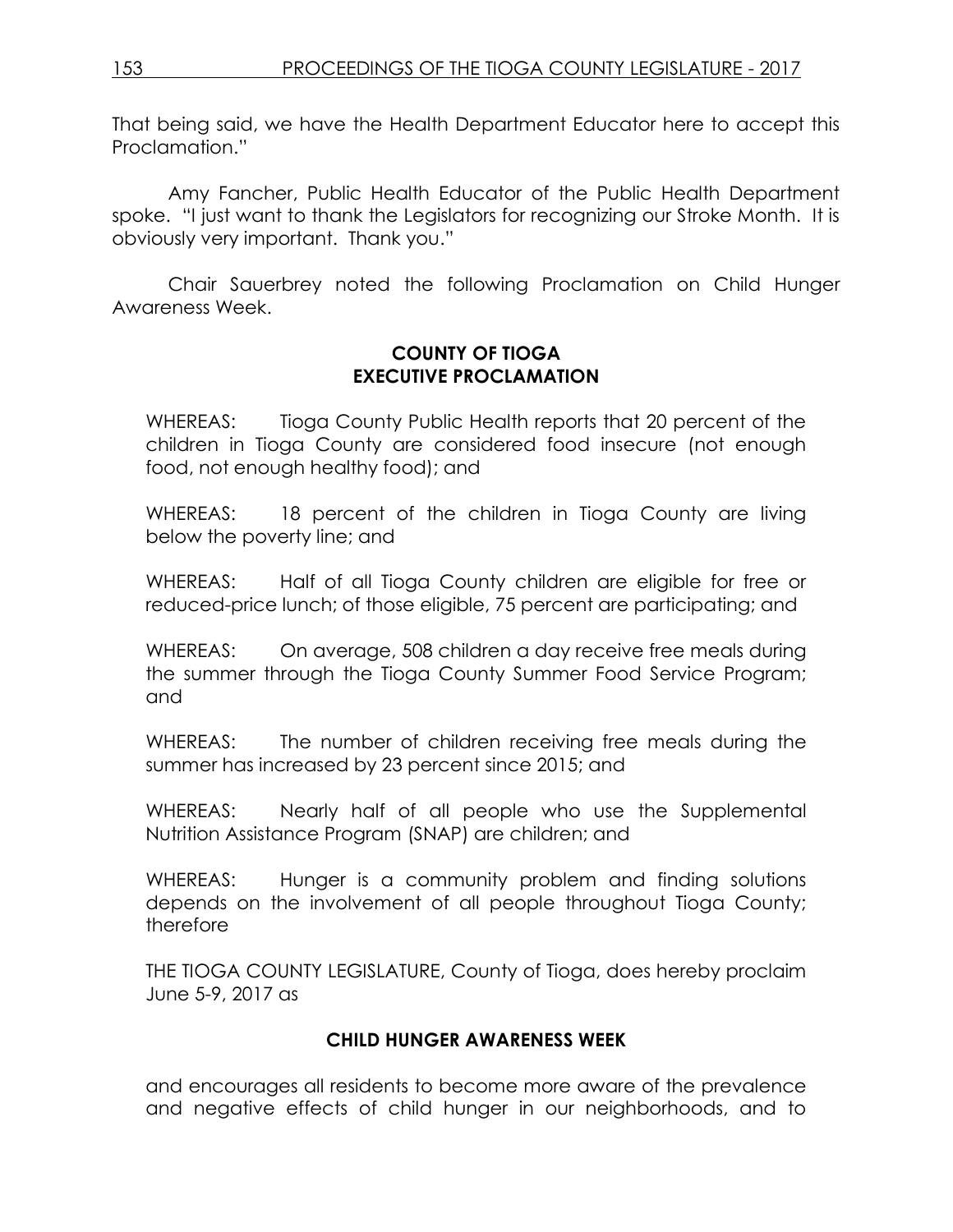participate in the Tioga County Hunger Task force to end childhood food insecurity.

Chair Sauerbrey noted the following Proclamation on Elder Abuse Prevention Month.

### PROCLAMATION

WHEREAS: People who are elderly or have disabilities have contributed to the general welfare of Tioga County by helping to preserve customs, convictions, and traditions of many people from diverse backgrounds; and

WHEREAS: These residents are vital and integral members of our society and their wisdom and experience have enriched our lives; and

WHEREAS: The health and well-being of disabled and elderly people in our county should be one of our highest priorities and of concern to all Americans; and

WHEREAS: People who are elderly or have disabilities are among the most important resources of our county, and it is fitting that we recognize the need to protect their health, safety, and rights; and

WHEREAS: Abuse of the elderly and people with disabilities in domestic and institutional settings is a wide-spread problem, affecting hundreds of thousands of people across the country; and

WHEREAS: Elder abuse is underreported because the elderly who are being abused find it very difficult to tell anyone and are usually ashamed and sometimes afraid; and

WHEREAS: Elder abuse happens to men and women of all income levels, all cultural and ethnic groups, whether they are in good health or incapacitated in some way, in poor neighborhoods and in suburbia; and

WHEREAS: Many of the cases investigated by Adult Protective Services in New York involve self-neglect or financial exploitation and it is our duty as citizens to reach out to people in need; now therefore

THE TIOGA COUNTY LEGISLATURE does hereby proclaim the month of May 2017 to be

Elder Abuse Prevention Month

in Tioga County, and urge all citizens to work together to help reduce abuse and neglect of people who are elderly or have disabilities.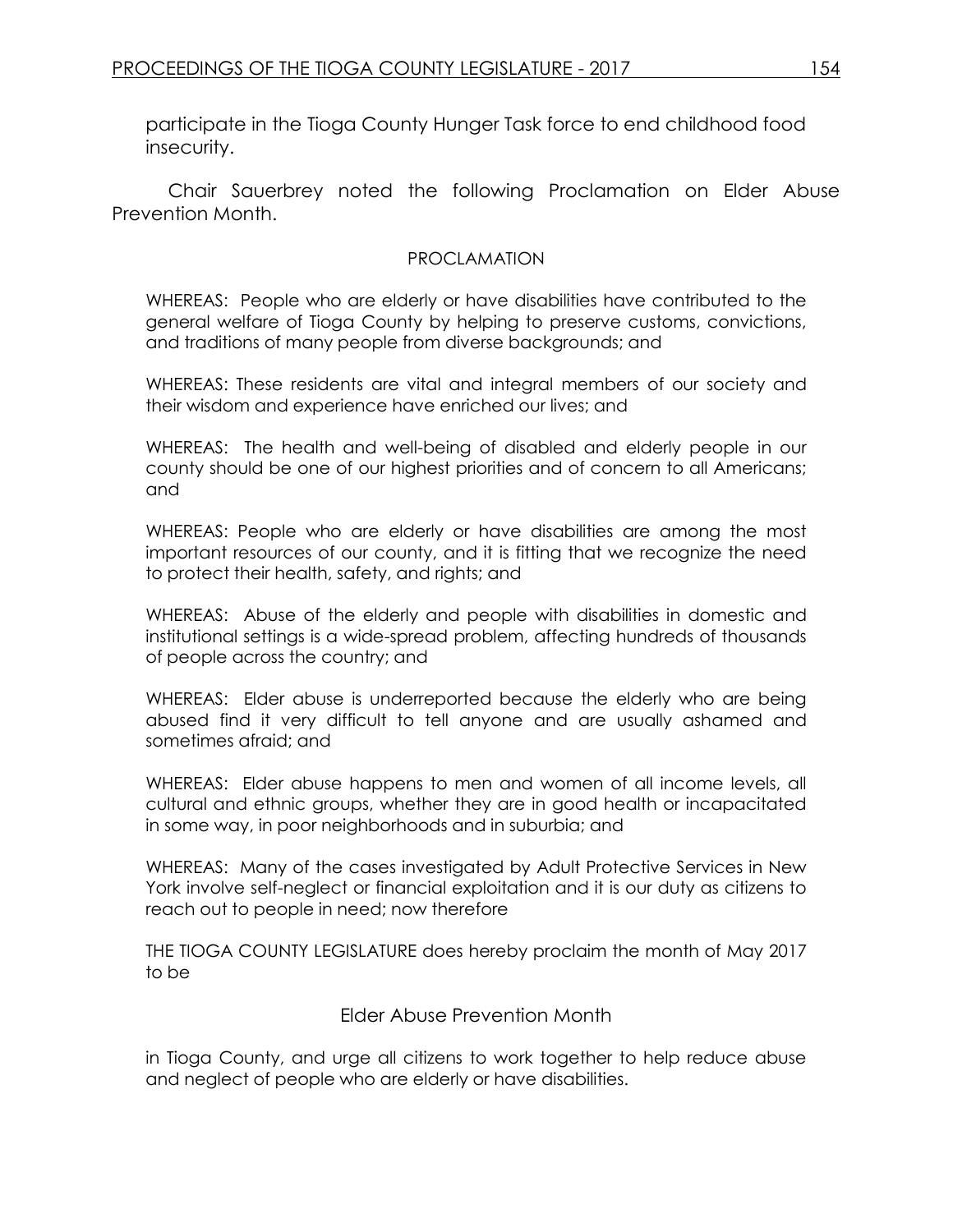Chair Sauerbrey noted the following Proclamation on Mental Health Awareness Month & Children's Mental Health Awareness Week.

### **2017 PROCLAMATION**

#### *Mental Health Awareness Month & Children's Mental Health Awareness Week*

WHEREAS: The citizens of Tioga County value the overall health and well-being of all the residents of Tioga County they are proud to support the observance of Mental Health Awareness Month and Children's Mental Health Week; and

WHEREAS: Mental Health is essential to everyone's overall health and well-being; and

WHEREAS: Mental illness is the leading illness-related cause of disability, a major cause of death through suicide, a factor in school failure, a contributor of poor overall health, incarceration, and homelessness; and

WHEREAS: Mental illness in adults and serious emotional and mental health disorders in children and youth are real and treatable; and

WHEREAS: There is evidence that early intervention, family-centered care for children, and person centered treatment for adults can result in reduction and management of symptoms such that individuals with mental illness can live full, productive and meaningful lives in their communities; and

WHEREAS: Children and youth with mental health challenges, along with their families, deserve access to services and supports that are family driven, youth guided and culturally appropriate; and

WHEREAS: There is an expectation of hope, healing and recovery for the citizens of Tioga County who experience symptoms of mental illness; and

WHEREAS: Tioga County has made a commitment to a community-based system of care that promotes values of acceptance, dignity and social inclusion for individuals of all ages; therefore

THE TIOGA COUNTY LEGISLATURE does hereby ask all residents of our county to join in declaring May 2017 as *Mental Health Awareness Month* and May 1st – 7th, 2017 as *Children's Mental Health Week* in Tioga County.

Chair Sauerbrey noted that we have two recognition resolutions this month.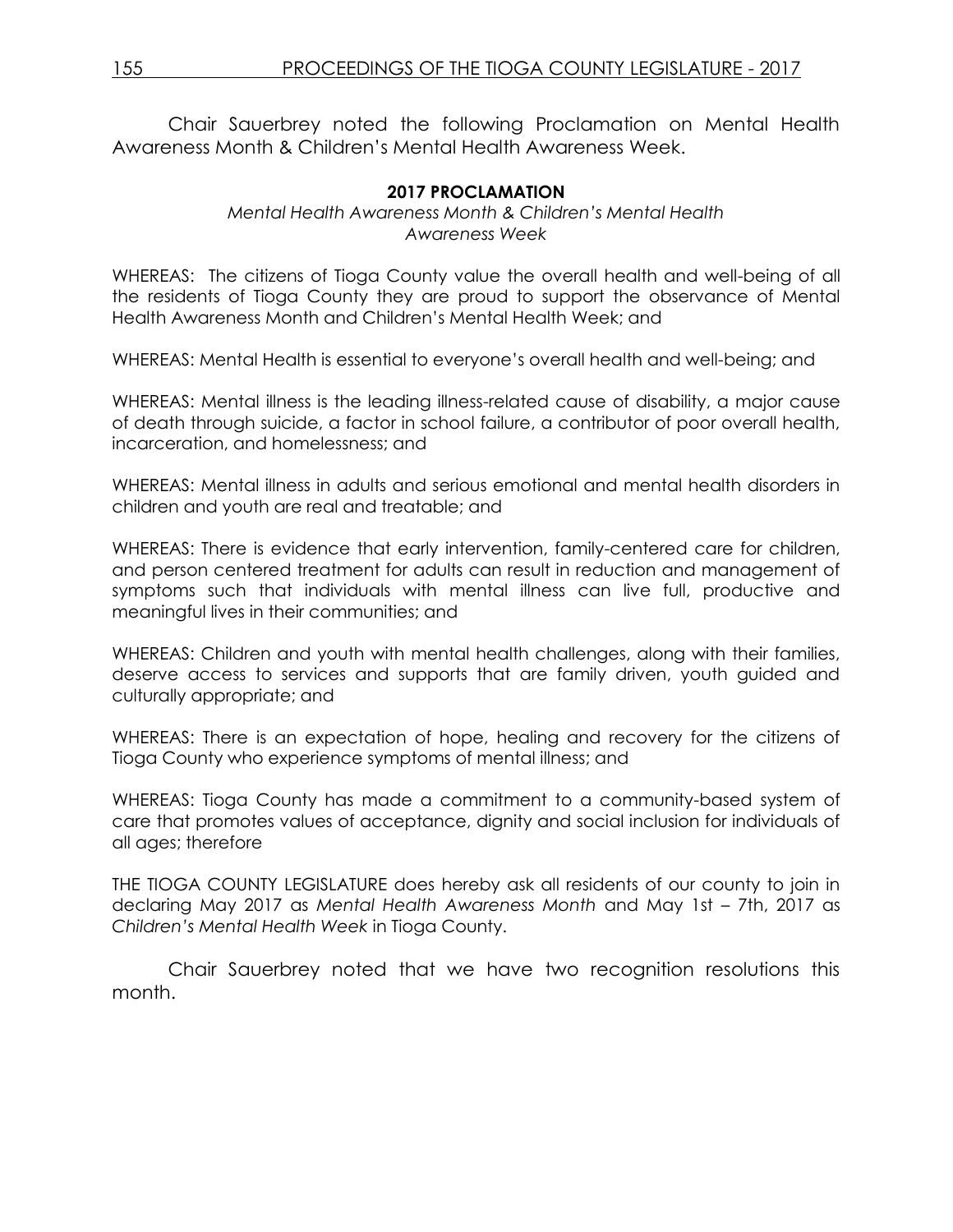There was a unanimous motion for the adoption of the following recognition resolution, seconded unanimously.

| REFERRING TO:         | <b>PUBLIC SAFETY COMMITTEE</b>                                                                                |
|-----------------------|---------------------------------------------------------------------------------------------------------------|
| RESOLUTION NO. 106-17 | <b>RESOLUTION RECOGNIZING</b><br>ELIZABETH HARRIS'<br>20 YEARS OF DEDICATED SERVICE TO<br><b>TIOGA COUNTY</b> |

WHEREAS: Elizabeth Harris was appointed as an E911 Dispatcher on 2/3/97; and

WHEREAS: Elizabeth Harris has been dedicated in the performance of her duties and responsibilities during the past 20 years to Tioga County, thereby earning the respect of her colleagues and peers throughout Tioga County; and

WHEREAS: Elizabeth Harris retired from the Tioga County Sheriff's Office on April 21, 2017; therefore be it

RESOLVED: That the Tioga County Legislature, on its own behalf, as well as on behalf of the citizens of Tioga County, express sincere gratitude to Elizabeth Harris for her 20 years of dedicated service to the residents of Tioga County; and be it further

RESOLVED: That this resolution be spread upon the minutes of this meeting and a certified copy be presented to Elizabeth Harris.

### ROLL CALL VOTE

Unanimously Yes – Legislators Roberts, Standinger, Sullivan, Weston, Hollenbeck, Huttleston, Monell, Mullen and Sauerbrey.

No – None.

Absent – None.

RESOLUTION ADOPTED UNANIMOUSLY.

Legislator Standinger read and presented the following recognition resolution to Carol Gehen.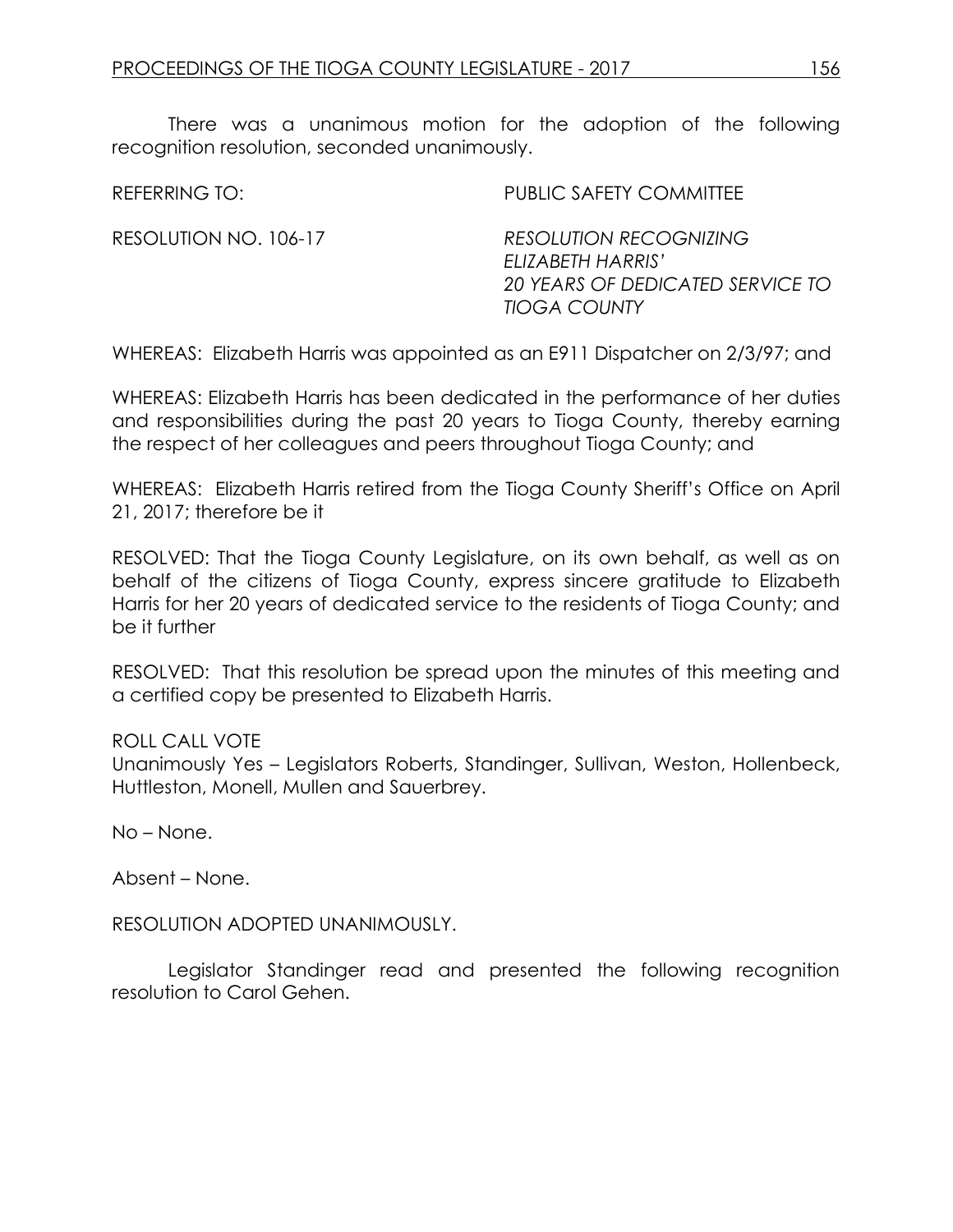There was a unanimous motion for the adoption of the following recognition resolution, seconded unanimously.

REFERRED TO HEALTH & HUMAN SERVICES COMMITTEE

RESOLUTION NO. 107-17 *RECOGNITION OF CAROL GEHEN'S 22 YEARS OF DEDICATED SERVICE TO THE TIOGA COUNTY PUBLIC HEALTH DEPARTMENT*

WHEREAS: Carol Gehen, was appointed to the position of Part-time Registered Professional Nurse on June 1, 1994, in the Tioga County Public Health Department; the position she still holds; and

WHEREAS: During her years of service Carol has focused on Maternal Child Health and the Lead Poisoning Prevention Program; and

WHEREAS: Carol was honored as the Public Health Team Member of the 3rd Quarter in 2014 by her peers in the Health Department; and

WHEREAS: Carol Gehen has been extremely dedicated, loyal and professional in the performance of her duties and responsibilities during the past 22 years to the Public Health Department. She has earned the respect of her colleagues and peers throughout Tioga County; and

WHEREAS: Ms. Gehen retired on April 19, 2017; therefore be it

RESOLVED: That the Tioga County Legislature, on its own behalf, as well as on behalf of the citizens of Tioga County, express sincere gratitude to Carol Gehen for her over 22 years of dedicated and loyal service to the residents of Tioga County; and be it further

RESOLVED: That this resolution be spread upon the minutes of this meeting and a certified copy be presented to this outstanding employee, Carol Gehen.

# ROLL CALL VOTE

Unanimously Yes – Legislators Roberts, Standinger, Sullivan, Weston, Hollenbeck, Huttleston, Monell, Mullen and Sauerbrey.

No – None.

Absent – None.

RESOLUTION ADOPTED UNANIMOUSLY.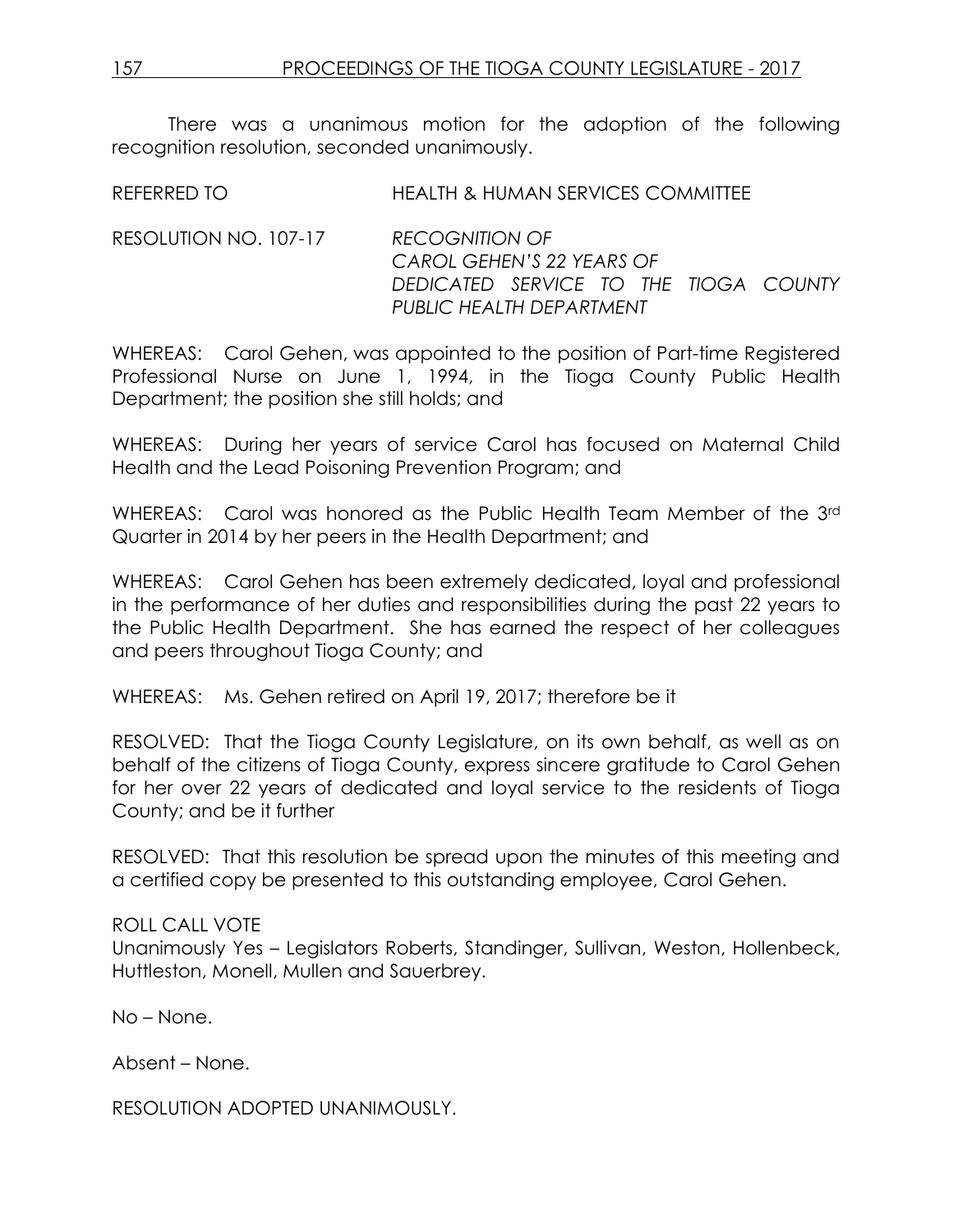Legislator Standinger spoke. "I will say that I really appreciate the work of the nurses in the County and nurses overall in general. It is a difficult profession and one that requires a lot of caring and going over and above the line. Thank you Carol."

Heather Morgan, Community Health Program Supervisor of the Public Health Department spoke. "I have been Carol's Supervisor for the last four months prior to her retirement, but I did have the pleasure of working with her for the last five years as well. As the resolution stated, she primarily worked in Children's Programs and in the last four months that was primarily in Early Intervention and Preschool, which are two of the programs that I oversaw. I would say that among her best qualities are her ability to adapt to change and learn new things, and those two programs that I stated, you need to learn things very quickly and there is a lot of accuracy involved and she adapted to those changes very quickly from the Nursing Program.

"A few things that I think are really important to mention about Carol are, she has kept the Childhood Lead Poisoning Program in our County going strong for years, being that she was the primary nurse that went into people's homes. When a child was diagnosed with lead poisoning she was the one that went into the child's home and educated that family about the child's lead poisoning and what it meant and how to bring the child's lead down, and I was fortunate enough prior to being her Supervisor to go with her on a couple of lead visits. I was able to learn a lot from her with that. She has also worked closely with doctor's offices in our County to increase immunization rates and that includes conducting internal audits of their records and also educating them on what they can do to bring up immunization rates. Our County has some of the lowest immunization rates in all of the State, so as you can imagine this is pretty important.

"She has also assisted increasing the rate of young teens in our community to get their HPV immunization, that is Human Papilloma virus vaccination, which is a cancer preventing vaccine. This is another really important one and as you can imagine with the controversy around that vaccine, Carol did a phenomenal job of getting letters out to families and talking to parents about that vaccine. She has actually published her own children's book about lead poisoning prevention and went to some of our local libraries and read to young children. She even included some of her own grandchildren in the book and I am sure if any of you are interested in seeing that she would love the opportunity to share that with you.

"More recently in Early Intervention she has helped process over 200 patient charts and helped us develop a systematic filing system on how we can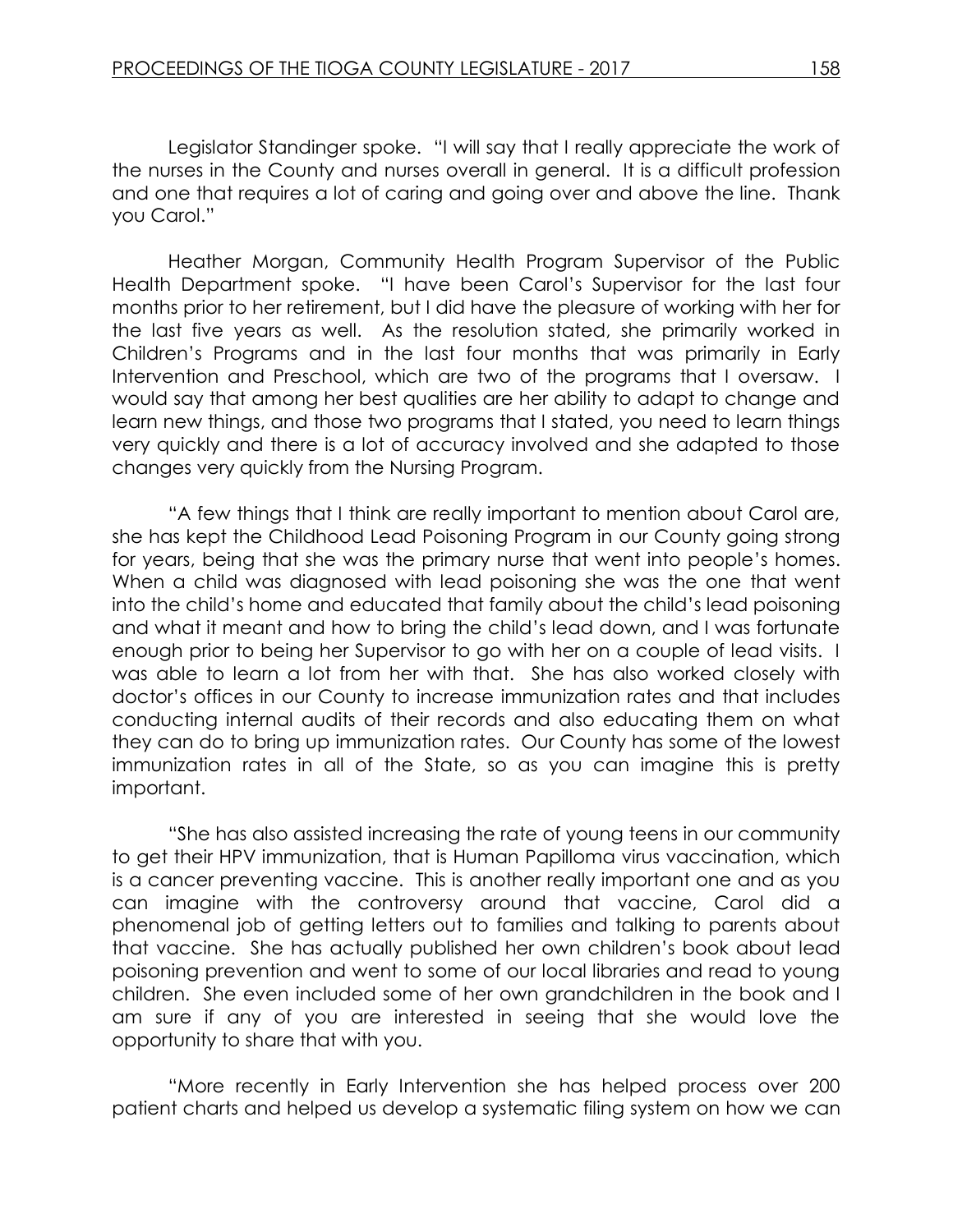be more efficient in our Children's Program. On a more personal note, Carol has always said okay to anything that we have always asked of her and has had a smile on her face. I am going to share this, I did not have it down on my paper, but I shared it in a staff lunch that we had for her. I am not the best driver, but I think I am a very good driver, but Carol has experienced my driving and she went on a three hour trip with me to Albany and then around downtown Binghamton, and she survived it. I think that is pretty notable. She has also told us that she is already enjoying retirement. She has several grandchildren in Syracuse and Utah, and she loves spending time with them. Carol we really appreciate your contributions to the Health Department and the community as a whole, and more than anything you have been a true asset to our community and we thank you for your service."

Carol Gehen spoke. "As I thought about what to say today, I just feel like my heart is full of gratitude for my opportunity to work in the Public Health Department. I started in the Certified Home Health Agency in 1994 and worked there for six years, and I learned a lot of things there, things that have helped me in my own personal life, and then I moved to Primary and Prevention and had the opportunity as Heather said to work with families that are dealing with children that have lead poisoning. Thankfully we do not have a very high incident of that at the present time. Also, I gained a great knowledge of immunizations and a real knowledge of the importance of a strong immunization program in our county and in our country to keep our population healthy.

"I finally ended up working for Early Intervention and Preschool for a few months and I learned so much there about the struggles of the families with children with disabilities have and also about the compassion of people that care for them, our own staff, the therapists that work with them, the doctors that work with them, and also the school districts, the wonderful special education teachers, the kindergarten teachers, the preschool teachers, the heads of the special education departments, the compassion and the dedication they have to these children and these families. Last of all I would just like to thank the Health Department for being a friend, being my friend, for standing with me during difficult times in my life and for standing with me also during joyful times because that is what friends do. I will miss you all and I do miss you, and I think about my desk on the second floor there, but I wish you all the best and success in all that you do. Thank you again."

There was no privilege of the floor.

Legislator Monell made a motion to approve the minutes of April 11, 2017, seconded by Legislator Mullen, and carried.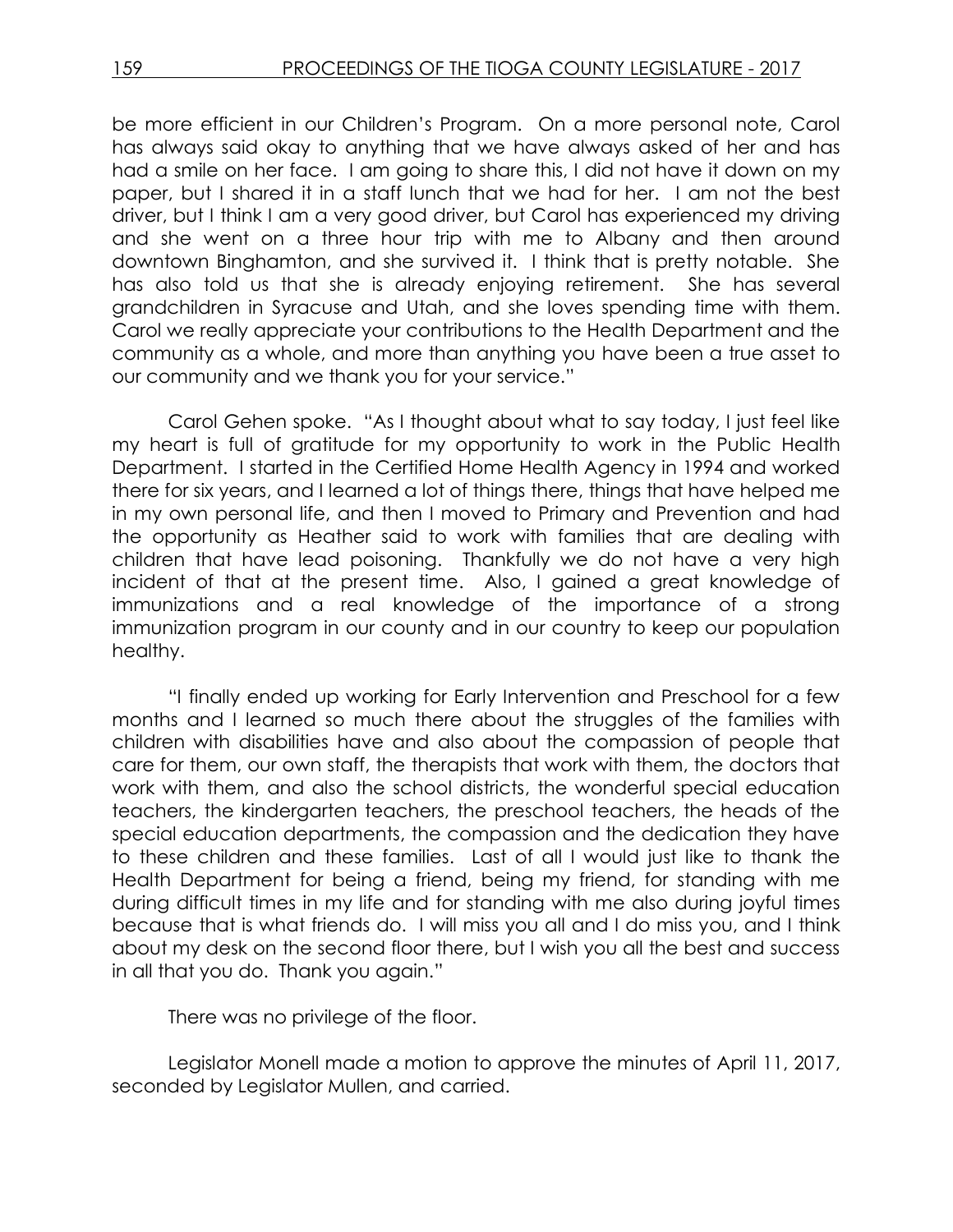Chair Sauerbrey stated that all Legislative Committees met this month and the minutes are or will be on file with the Clerk of the Legislature.

Legislator Monell moved for the adoption of the following resolution, seconded by Legislator Hollenbeck.

RESOLUTION NO. 108–17 *APPOINT MEMBER BOARD OF ETHICS*

WHEREAS: The term of Royden Fox on the Board of Ethics expired on December 31, 2016; and

WHEREAS: Daniel Gelatt has expressed interest and willingness to serve on the Board of Ethics; therefore be it

RESOLVED: That Daniel Gelatt, Majority Party nomination, is hereby appointed to the Board of Ethics for a term of April 1, 2017 through March 31, 2020.

ROLL CALL VOTE Yes – Legislators Roberts, Standinger, Sullivan, Weston, Hollenbeck, Huttleston, Monell, Mullen and Sauerbrey.

No – None.

Absent – None.

RESOLUTION ADOPTED.

Legislator Monell moved for the adoption of the following resolution, seconded by Legislator Standinger.

| REFERRED TO:          | <b>FINANCE COMMITTEE</b> |
|-----------------------|--------------------------|
| RESOLUTION NO. 109-17 | ERRONEOUS ASSESSMENT     |
|                       | TOWN OF NEWARK VALLEY    |

WHEREAS: An application for Corrected Tax Roll for the year 2017 indicates that parcel #1827 in the Town of Newark Valley assessed to Andrew J Nagerl on the 2017 tax roll of the Town of Newark Valley is erroneous in that the property is eligible for Ag land exemption in the amount of \$6,027; be it therefore

RESOLVED: That a refund be issued to Andrew J Nagerl by the Town of Newark Valley Tax Collector as follows: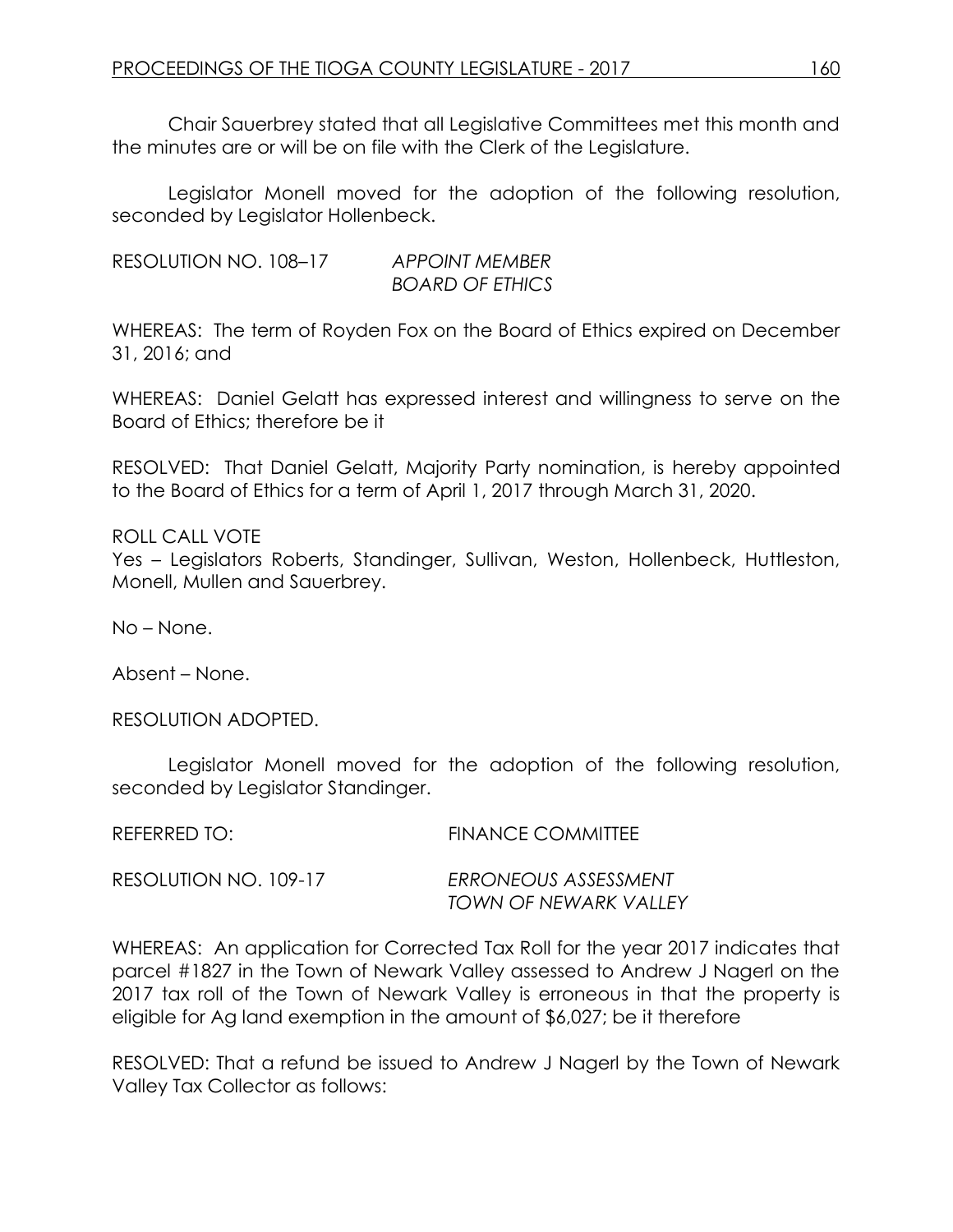|                    | Original Bill #1413 | Corrected Bill #1413 |
|--------------------|---------------------|----------------------|
| County             | 895.32              | 821.20               |
| Recycle            | 41.36               | 37.93                |
| Town Wide          | 403.77              | 370.35               |
| Part Town          | 12.67               | 11.62                |
| Newark Valley Fire | 162.97              | 149.48               |
|                    | \$1,516.09          | \$1,390.58           |

And be it further

RESOLVED: That the erroneous town tax of \$34.48 be charged back to the Town of Newark Valley; and be it further

RESOLVED: That the erroneous solid waste tax of \$ 3.42 be charged back to the Solid Waste Fund; and be it further

RESOLVED: That the erroneous county tax of \$ 74.12 be charged to the proper account in the records of the County Treasurer; and be it further

RESOLVED: That the erroneous fire tax of \$ 13.49 be charged back to the Newark Valley Fire.

ROLL CALL VOTE

Yes – Legislators Roberts, Standinger, Sullivan, Weston, Hollenbeck, Huttleston, Monell, Mullen and Sauerbrey.

No – None.

Absent – None.

RESOLUTION ADOPTED.

Legislator Monell moved for the adoption of the following resolution, seconded by Legislator Hollenbeck.

REFERRED TO: ADMINISTRATIVE SERVICES

RESOLUTION NO. 110-17 *MORTGAGE TAX DISTRIBUTION*

RESOLVED: That the mortgage tax report for the period October 1, 2016 to March 31, 2017 be and it hereby is accepted; further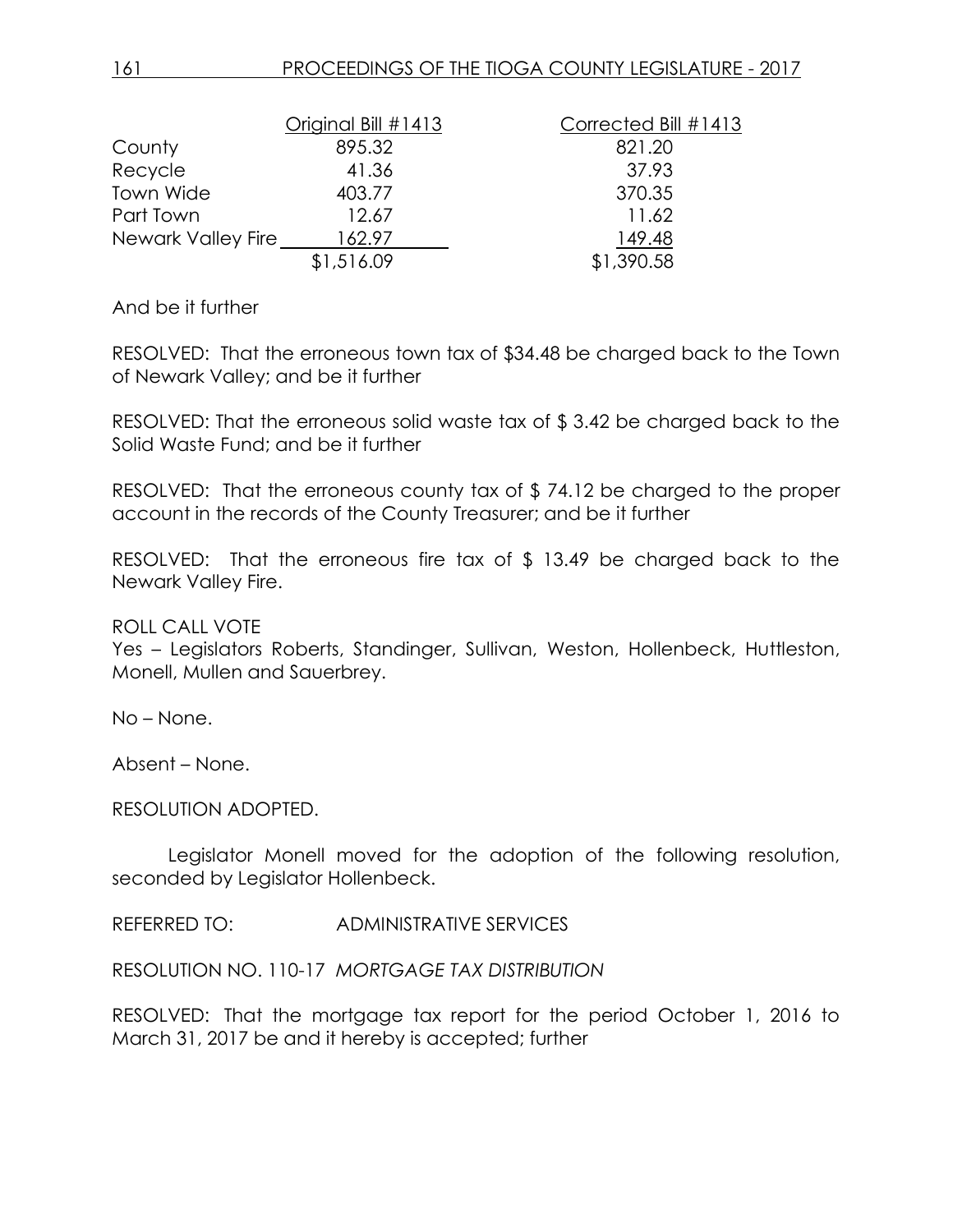RESOLVED: That the County Treasurer be authorized and directed to pay to the Supervisors of the several Towns and the Treasurers of the several Villages the amounts apportioned to them as follows:

| Barton (Town)            | S | 16,707.51    |
|--------------------------|---|--------------|
| Berkshire (Town)         |   | 3.941.50     |
| Candor (Town)            |   | 20,177.75    |
| Candor (Village)         |   | 2,624.71     |
| Newark Valley (Town)     |   | 8,318.08     |
| Newark Valley (Village)  |   | 3,916.33     |
| Nichols (Town)           |   | 7,767.93     |
| Nichols (Village)        |   | 2,451.25     |
| Owego (Town)             |   | 92,901.87    |
| Owego (Village)          |   | 8,175.34     |
| Richford (Town)          |   | 6,503.81     |
| Spencer (Town)           |   | 13,501.75    |
| Spencer (Village)        |   | 4,107.55     |
| Tioga (Town)             |   | 17,713.62    |
| <b>Waverly (Village)</b> |   | 23,077.44    |
|                          |   | \$231,886.44 |

### ROLL CALL VOTE

Yes – Legislators Roberts, Standinger, Sullivan, Weston, Hollenbeck, Huttleston, Monell, Mullen and Sauerbrey.

No – None.

Absent – None.

RESOLUTION ADOPTED.

Legislator Standinger moved for the adoption of the following resolution, seconded by Legislator Sullivan.

| REFERRED TO:           | <b>HEALTH &amp; HUMAN SERVICES COMMITTEE</b><br><b>FINANCE COMMITTEE</b> |
|------------------------|--------------------------------------------------------------------------|
| RESOLUTION NO. 111-17- | AMEND TIOGA EMPLOYMENT<br><b>CENTER BUDGET</b>                           |

WHEREAS: The Tioga Employment Center, as part of the Broome-Tioga Workforce New York for employment and training services, is fully funded under the federal Workforce Innovation and Opportunities Act; and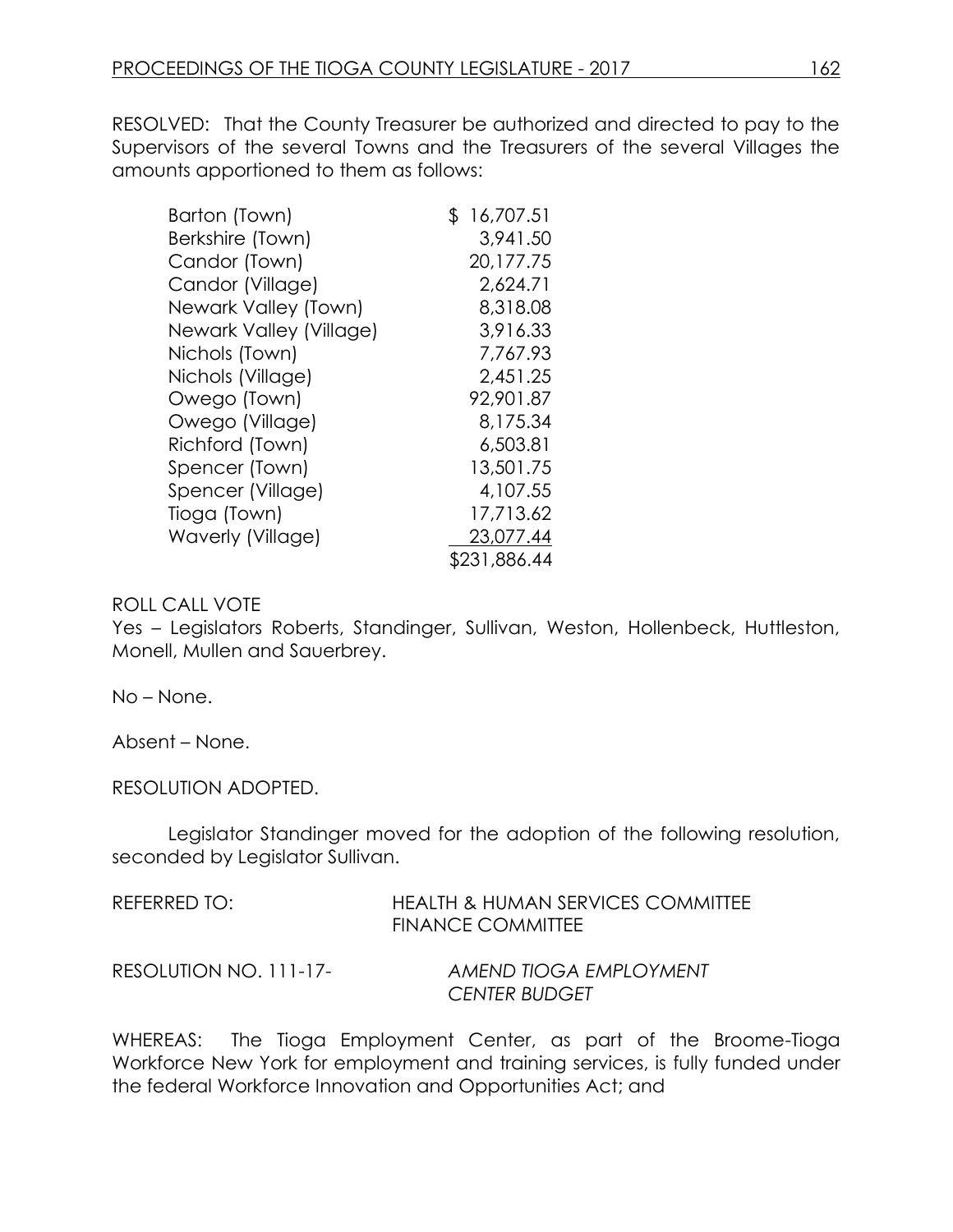WHEREAS: Broome County is underspent in Youth funds for Program Year 2015; and

WHEREAS: These Youth funds must be expended by June 30, 2017; and

WHEREAS: Tioga Employment Center can assist in expending these Youth funds to avoid recapture; and

WHEREAS: Broome County has issued Contract Modification #1 in the amount of \$40,000 in Youth funds to Tioga Employment Center; therefore be it

RESOLVED: That the Tioga Employment Center allocates the funds as follows:

|     |                        | From: CD6293 447910- Federal Aid-Federal Employment Program |             |  |
|-----|------------------------|-------------------------------------------------------------|-------------|--|
|     |                        |                                                             | \$40,000.00 |  |
| To: | CD6293 520090 Computer |                                                             | \$25,056.00 |  |
|     |                        | CD6293 540487 Program Expense                               | \$1,793.00  |  |
|     | CD6293 530551 MLR      |                                                             | \$2,466.52  |  |
|     |                        | CD6293 540190 Education Reimbursements                      | \$10,684.48 |  |

ROLL CALL VOTE

Yes – Legislators Roberts, Standinger, Sullivan, Weston, Hollenbeck, Huttleston, Monell, Mullen and Sauerbrey.

No – None.

Absent – None.

RESOLUTION ADOPTED.

Legislator Standinger moved for the adoption of the following resolution, seconded by Legislator Sullivan.

| REFERRED TO:          | HEALTH & HUMAN SERVICES COMMITTEE<br><b>FINANCE COMMITTEE</b> |
|-----------------------|---------------------------------------------------------------|
| RESOLUTION NO. 112-17 | APPROPRIATION OF FUNDS<br>PUBLIC HEALTH                       |

WHEREAS: New York State Child Passenger Safety Program funding has been awarded to the Tioga County Public Health Department; and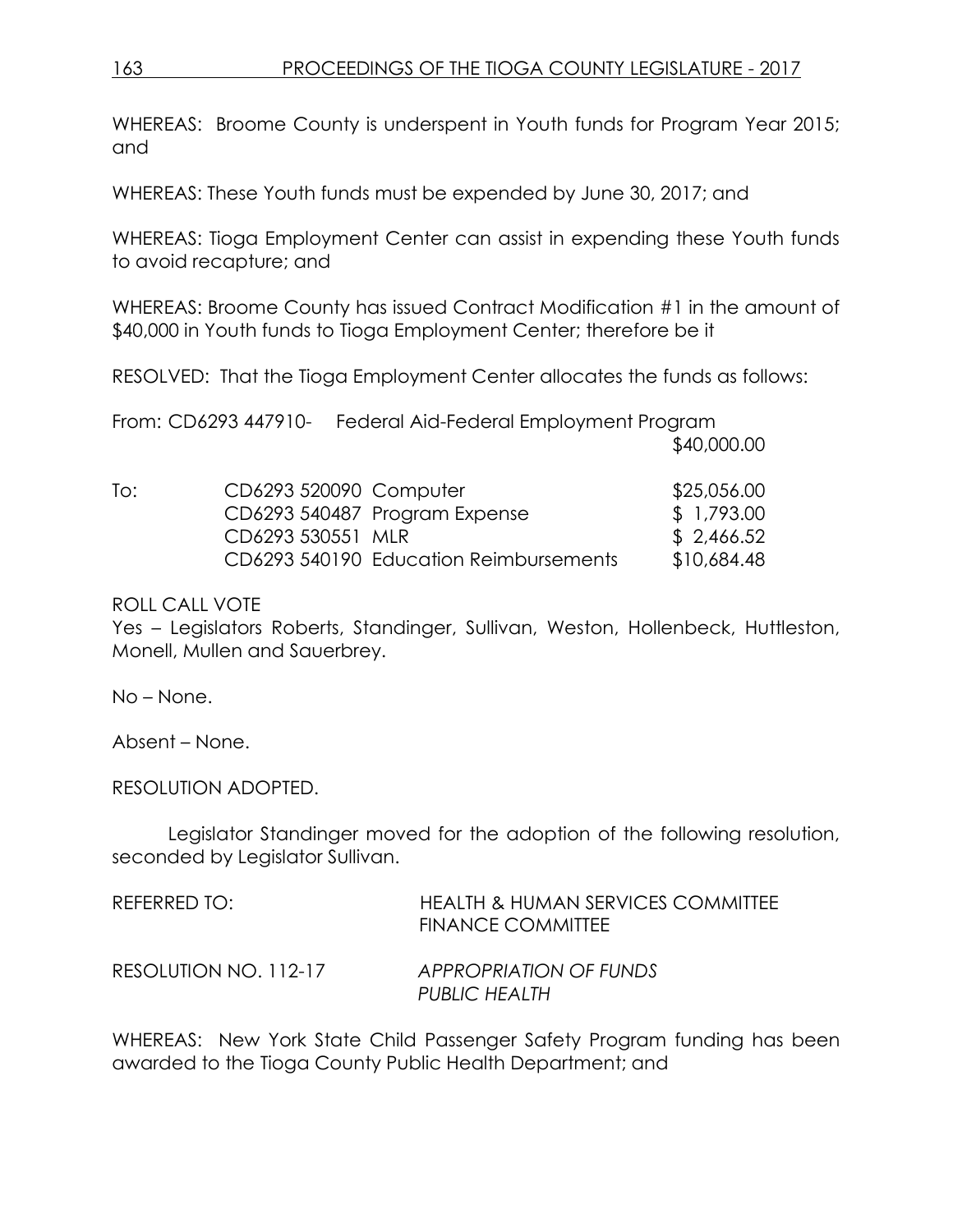WHEREAS: The funding is specifically designated for the purchase of program deliverables; and

WHEREAS: Appropriation of Funds requires Legislative approval; therefore be it

RESOLVED: That funding be appropriated as follows:

|     | From: A4053 434011 State Aid | \$5,500 |
|-----|------------------------------|---------|
| To: | A4053 540640 Supplies        | \$5,500 |

# ROLL CALL VOTE

Yes – Legislators Roberts, Standinger, Sullivan, Weston, Hollenbeck, Huttleston, Monell, Mullen and Sauerbrey.

No – None.

Absent – None.

RESOLUTION ADOPTED.

Legislator Standinger moved for the adoption of the following resolution, seconded by Legislator Weston.

| REFERRED TO:          | HEALTH & HUMAN SERVICES COMMITTEE                        |
|-----------------------|----------------------------------------------------------|
| RESOLUTION NO. 113-17 | AUTHORIZATION TO APPLY FOR GRANT<br><b>PUBLIC HEALTH</b> |

WHEREAS: Tioga County Public Health (TCPH) has been invited to submit a grant application to the Appalachian Regional Commission; and

WHEREAS: TCPH has developed a plan to transform the provision of Dental services to the uninsured and under-served Tioga County citizens; and

WHEREAS: Current Dental Program, Tioga Mobile Dental Services is instrumental in addressing the unmet oral health needs of children and adults in Tioga County; and

WHEREAS: The amount of the grant funding is not yet determined; and

WHEREAS: If awarded the grant, TCPH will submit a resolution to appropriate the funds at that time; and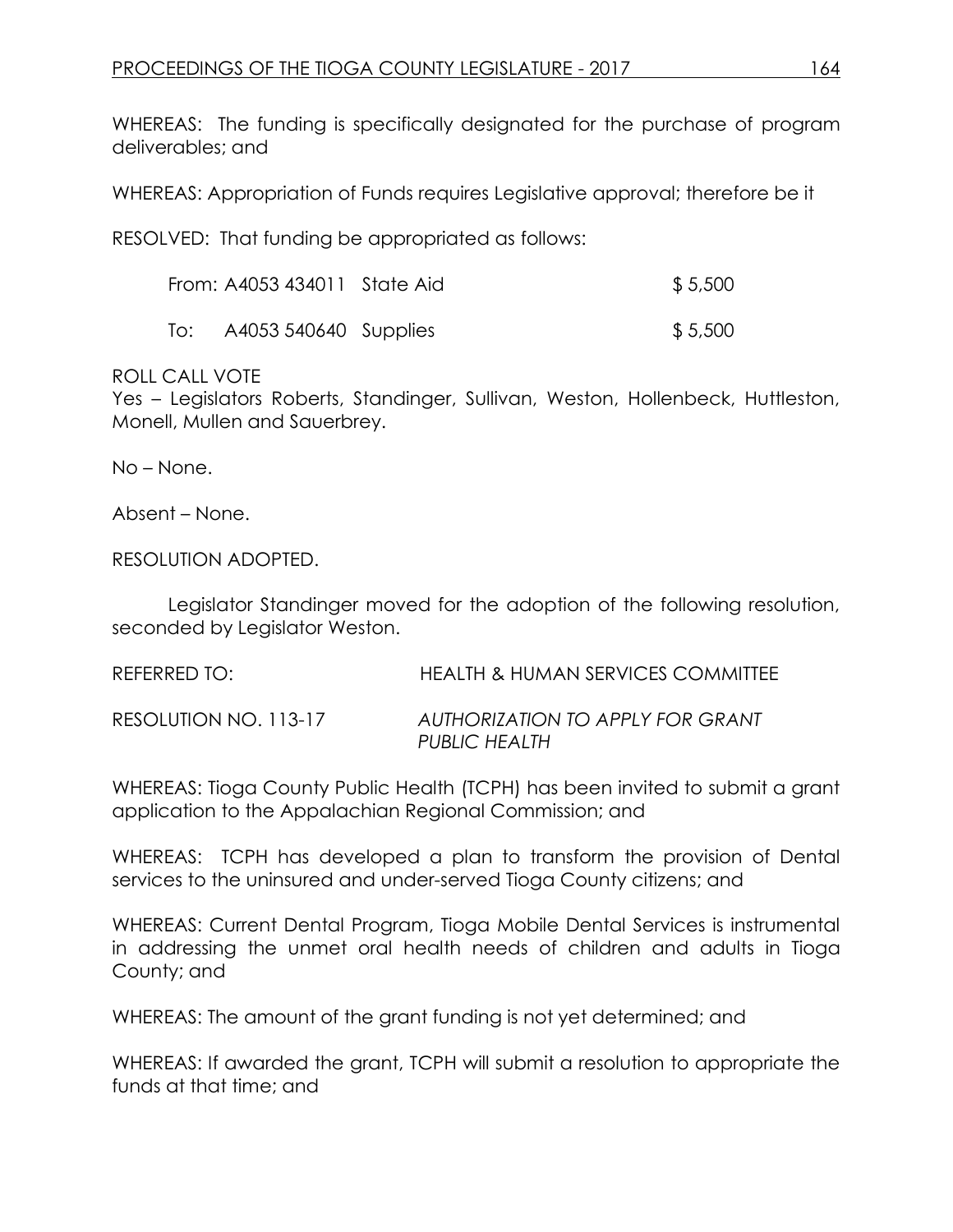WHEREAS: County Policy 47 requires Legislative approval for grant applications that require the signature of the Chief Elected Official; and

WHEREAS: The Tioga County Legislature supports TCPH in pursuing funding to provide needed services to Tioga County residents; therefore be it

RESOLVED: That Tioga County Public Health is authorized to submit a grant application to the Appalachian Regional Commission.

# ROLL CALL VOTE

Yes – Legislators Roberts, Standinger, Sullivan, Weston, Hollenbeck, Huttleston, Monell, Mullen and Sauerbrey.

No – None.

Absent – None.

RESOLUTION ADOPTED.

Legislator Mullen moved for the adoption of the following resolution, seconded by Legislator Hollenbeck.

REFERRED TO: PUBLIC SAFETY COMMITTEE

RESOLUTION NO. 114–17 *PURCHASE OF CARGO VAN AND TRANSFER OF FUNDS/BUDGET MODIFICATION BUREAU OF FIRE*

WHEREAS: The Bureau of Fire has a 1989 Ford F350 custom vehicle that is used for the Hazardous Materials Team that has been deemed unsafe and will not pass inspection due to a rusted frame; and

WHEREAS: This vehicle is an essential part of the service provided to the residents of Tioga County; and

WHEREAS: This was an unanticipated expense and the Bureau of Fire did not budget for said expense for 2017, which will require a transfer of funds and a budget modification; and

WHEREAS: The Bureau of Fire would like to purchase a <sup>3</sup>/4 ton cargo van with accessories to better accommodate the Hazardous Materials Team, which would total approximately \$30,000; and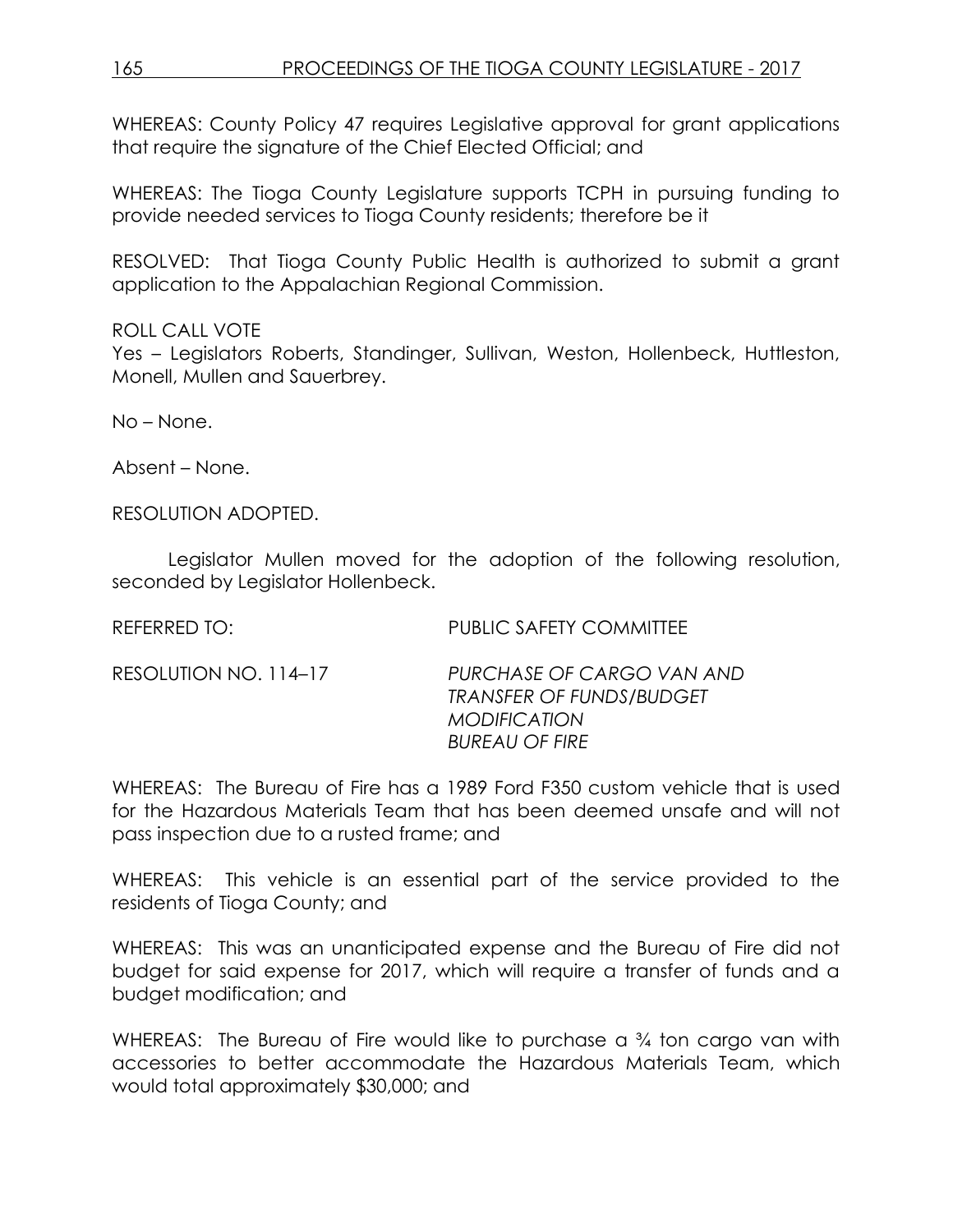WHEREAS: The Fire Coordinator has secured three quotes for said cargo van and found Feduke Ford of Vestal, New York to be the best price; and

WHEREAS: This purchase requires a transfer of funds within the Bureau of Fire's budget for this capital expense and the Fire budget has had historical surplus funds for prior years 2013-2016 and 2017 budget is projected to have surplus of approximately \$25,000; and

WHEREAS: There may be a need to cover any deficit operating costs for the Bureau of Fire due to this unanticipated expenditure from Contingency before 2017 year end; therefore be it

RESOLVED: That the Tioga County Fire Coordinator be authorized to purchase said ¾ ton cargo van with accessories in an amount not to exceed \$30,000 from Feduke Ford of Vestal, New York; and be it further

RESOLVED: That funding for said ¾ ton cargo van be transferred as follows:

|     | From: A3410 510010          |      | Fire Salary Full Time                              | \$4,500.00  |
|-----|-----------------------------|------|----------------------------------------------------|-------------|
|     | A3410 510020                |      | <b>Fire Salary Part Time</b>                       | 2,000.00    |
|     | A3410 520020                |      | Fire Audio Visual Equipment                        | 1,000.00    |
|     | A3410 520030                |      | Fire Batteries (Portable)                          | 1,000.00    |
|     | A3410 520130                |      | Fire Equipment (Not Car)                           | 500.00      |
|     | A3410 520215                |      | Fire Personal Protective Equip                     | 2,000.00    |
|     | A3410 540070                |      | Fire Car Maintenance                               | 1,500.00    |
|     | A3410 540140                |      | <b>Fire Contracting Services</b>                   | 1,000.00    |
|     | A3410 540144                |      | Fire Ems Instructors                               | 3,000.00    |
|     | A3410 540180                |      | Fire Dues                                          | 500.00      |
|     | A3410 540220                |      | Fire Automobile Fuel                               | 2,500.00    |
|     | A3410 540350                |      | Fire Office Equip Maintenance                      | 1,500.00    |
|     | A3410 540370                |      | <b>Fire Medical Expense</b>                        | 1,500.00    |
|     | A3410 540390                |      | Fire Mileage Expense                               | 1,000.00    |
|     | A3410 540560                |      | <b>Fire Repairs</b>                                | 2,000.00    |
|     | A3410 540620                |      | Fire Software Expense                              | 1,700.00    |
|     | A3410 540660                |      | Fire Telephone                                     | 1,300.00    |
|     | A3410 540733                | Fire | Training/All Other                                 | 1,500.00    |
| To: |                             |      | A9950 593715 Inter Fund Transfer to Capital        | \$30,000.00 |
|     |                             |      | From: H1340 450310 Inter Fund Transfer from A Fund | \$30,000.00 |
| To: | H3410 520060 Fire Car/Truck |      |                                                    | \$30,000.00 |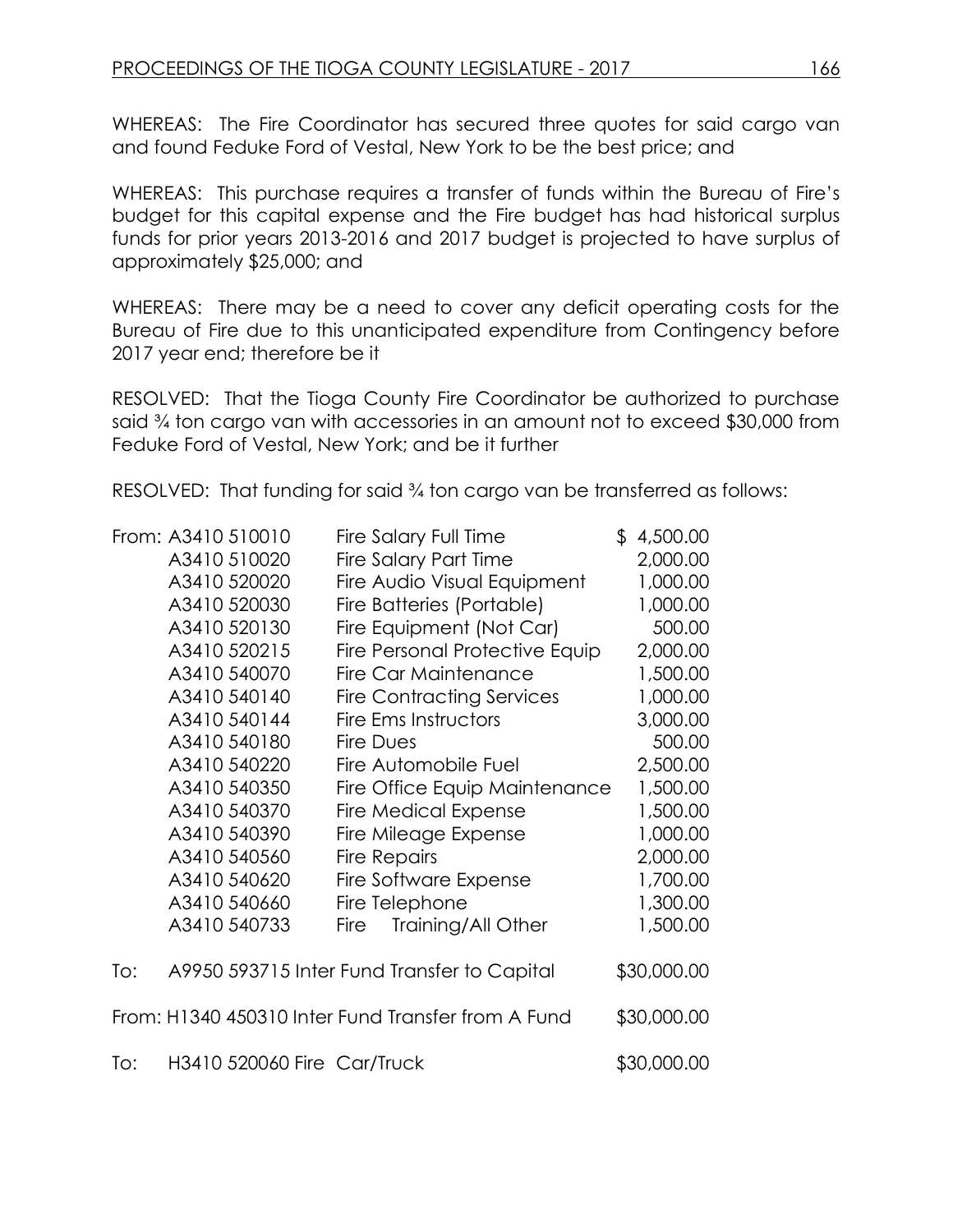Legislator Mullen made a motion to amend the above resolution, seconded by Legislator Hollenbeck and to read as follows:

The first and fourth whereas to be changed as follows:

"WHEREAS: The Bureau of Fire has a 1988 Ford F350 custom vehicle that is used for the Fire Investigation Team that has been deemed to be in need of replacement; and

"WHEREAS: The Bureau of Fire would like to purchase a ¾ ton cargo van with accessories to better accommodate the Fire Investigation Team, which would total approximately \$30,000; and"

ROLL CALL VOTE ON AMENDED RESOLUTION

Yes – Legislators Roberts, Standinger, Sullivan, Weston, Hollenbeck, Huttleston, Monell, Mullen and Sauerbrey.

No – None.

Absent – None.

AMENDED RESOLUTION APPROVED.

ROLL CALL VOTE ON RESOLUTION AS AMENDED

Yes – Legislators Roberts, Standinger, Sullivan, Weston, Hollenbeck, Huttleston, Monell, Mullen and Sauerbrey.

No – None.

Absent – None.

RESOLUTION ADOPTED.

Legislator Roberts moved for the adoption of the following resolution, seconded by Legislator Huttleston.

REFERRED TO: PUBLIC WORKS COMMITTEE

RESOLUTION NO. 115-17 *AMEND BUDGET PUBLIC WORKS*

WHEREAS: Tioga County is the recipient of funding through New York State Department of Transportation consisting of Federal and non-Federal funds for a project, West River Drive over Walker Creek PIN 9754.52; and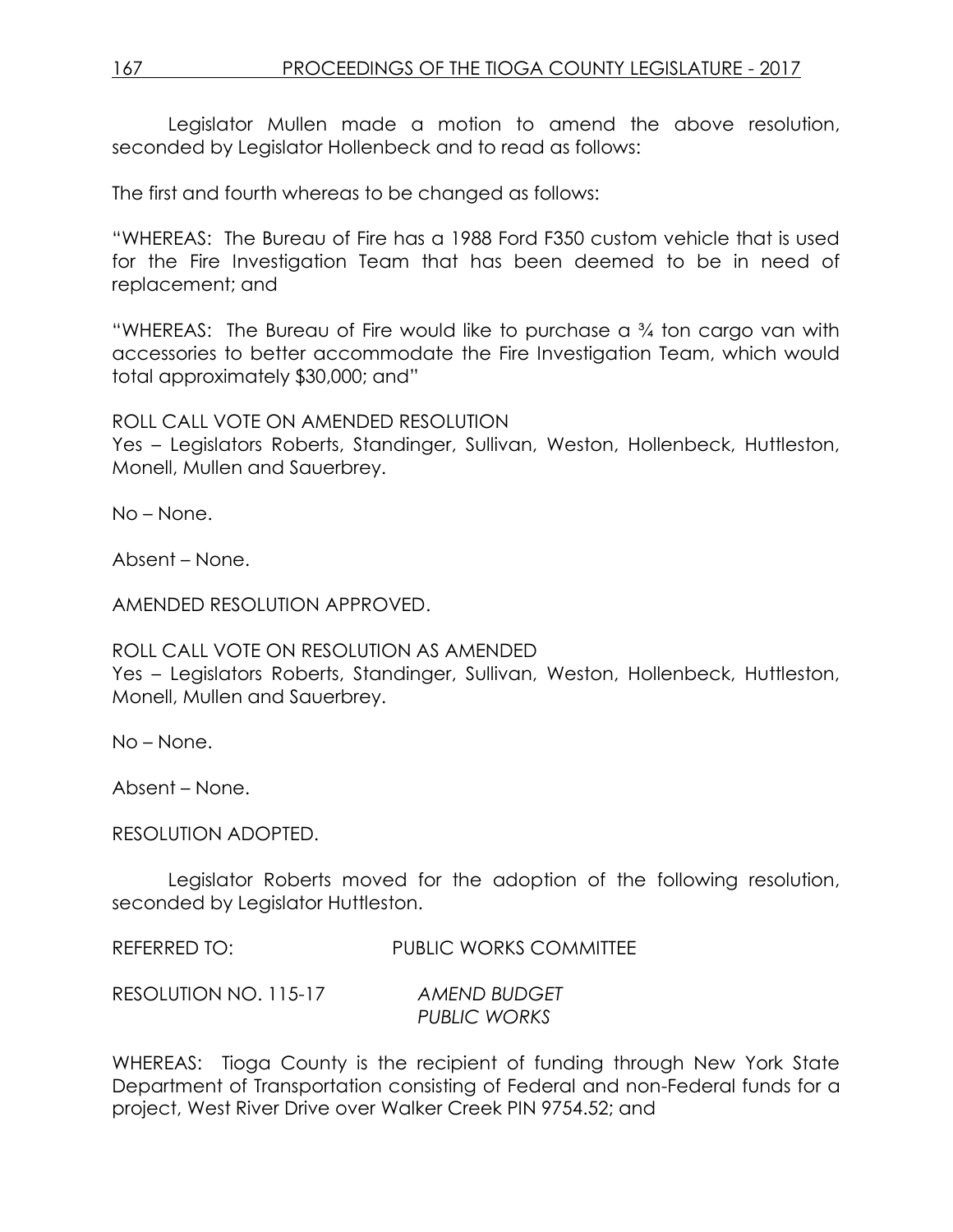WHEREAS: Construction and Construction Supervision and Inspection have been approved by the New York State Department of Transportation for the amount of \$225,000, in which 0% of Federal Funds and 100% of State Funds will be reimbursed to Tioga County; and

WHEREAS: Budget Amendments require Legislative approval; therefore be it

RESOLVED: That revenue and expense accounts are established as follows for West River Drive over Walker Creek culvert replacement:

| H <sub>5</sub> 110 435020 H <sub>1709</sub> | State Revenue for PIN 9754.52               | \$225,000 |
|---------------------------------------------|---------------------------------------------|-----------|
| H <sub>5</sub> 110 540001 H <sub>1709</sub> | West River Road over Walker Creek \$225,000 |           |

ROLL CALL VOTE

Yes – Legislators Roberts, Standinger, Sullivan, Weston, Hollenbeck, Huttleston, Monell, Mullen and Sauerbrey.

No – None.

Absent – None.

RESOLUTION ADOPTED.

Legislator Roberts moved for the adoption of the following resolution, seconded by Legislator Huttleston.

REFERRED TO: PUBLIC WORKS COMMITTEE

RESOLUTION NO. 116-17 *AMEND BUDGET PUBLIC WORKS*

WHEREAS: West River Drive Paving Project 2017 budget amount is insufficient to complete the project, NYS Chips Funding and Pave NY Funding amount is sufficient to increase the budget for West River Drive; and

WHEREAS: Budget Amendments require Legislative approval; therefore be it

RESOLVED: That expense account is established as follows for West River Drive Paving for a total of \$745,000.00 and transfer of Capital Funds are needed:

| From: H5110 540001 H1607 | Paving – Pave NY               | \$270,880.57 |
|--------------------------|--------------------------------|--------------|
| H5110 435020 H1607       | State Aid-County Road & Bridge | \$270,880.57 |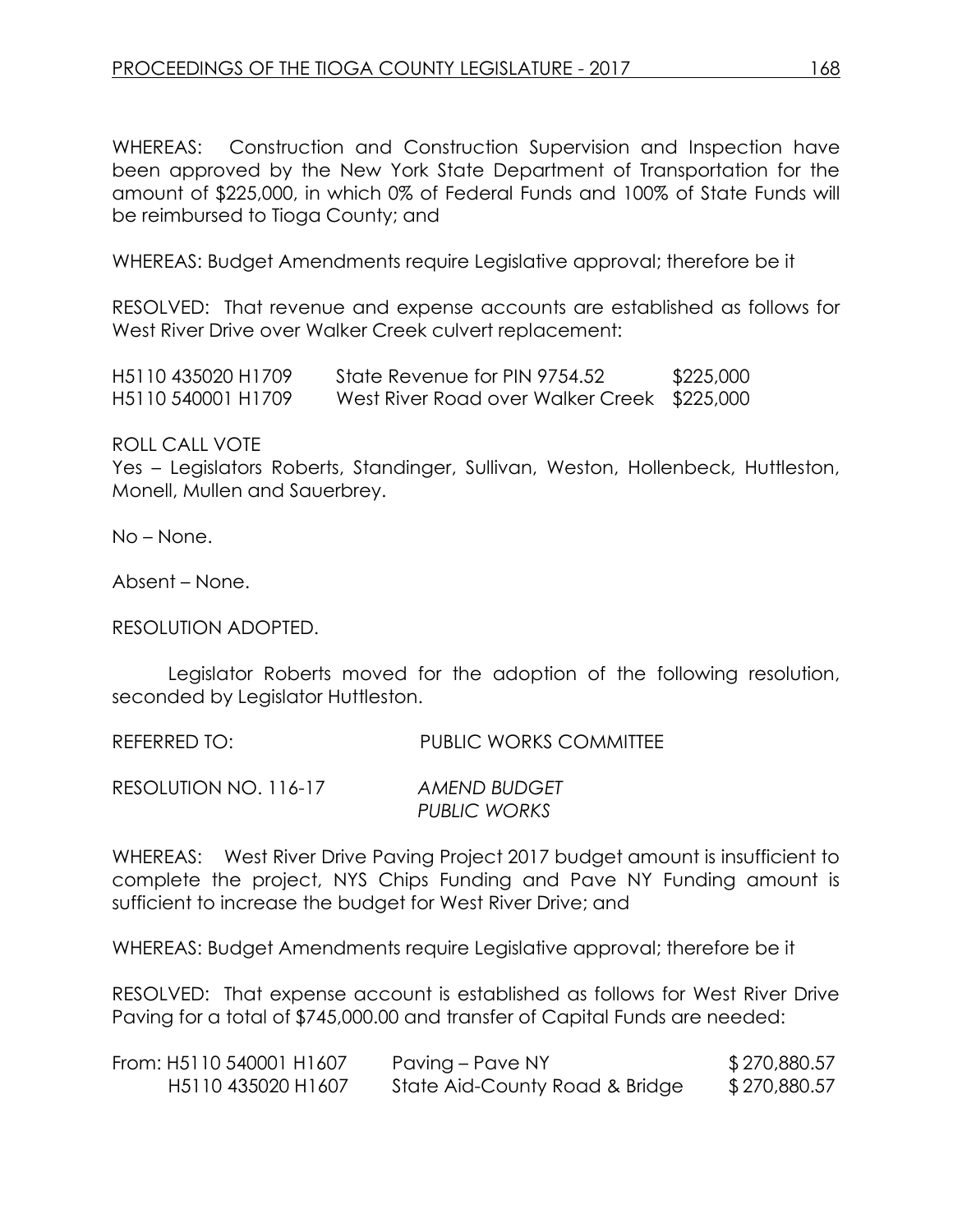### 169 PROCEEDINGS OF THE TIOGA COUNTY LEGISLATURE - 2017

| H5110 540001 H1703 | Paving – West River Drive      | \$270,880.57 |
|--------------------|--------------------------------|--------------|
| H5110 435020       | State Aid-County Road & Bridge | \$270,880.57 |

And be it further

RESOLVED: To amend 2017 Budget and appropriate additional funds from Capital Fund:

To: H5110 540001 H1703 Paving – West River Drive \$304,119.43

To: H5110 435010 CHIPS Paving – West River Drive \$304,119.43

ROLL CALL VOTE

Yes – Legislators Roberts, Standinger, Sullivan, Weston, Hollenbeck, Huttleston, Monell, Mullen and Sauerbrey.

No – None.

Absent – None.

RESOLUTION ADOPTED.

Legislator Roberts moved for the adoption of the following resolution, seconded by Legislator Sullivan.

REFERRED TO: PUBLIC WORKS COMMITTEE

RESOLUTION NO. 117-17 *AUTHORIZING THE IMPLEMENTATION AND FUNDING IN THE FIRST INSTANCE 100% OF THE FEDERAL AID AND STATE - AID ELIGIBLE COSTS OF A TRANSPORTATION FEDERAL-AID PROJECT AND APPROPRIATING FUNDS*

WHEREAS: Tioga County will Design, let and construct the "project'; and

WHEREAS: A project for the culvert replacement on West River Drive over Walker Creek, Town of Nichols, Tioga County, PIN 9754.52 (the Project) is eligible for funding under Title 23 U.S. Code, as amended that calls for the apportionment of the costs of such program to be borne at the ratio of 0% Federal Funds and 100% non-Federal Funds; and

WHEREAS: The County of Tioga desires to advance the Project by making a commitment of 100% of the Federal and non-Federal share of the costs of the Construction and Construction Supervision and Inspection work; now therefore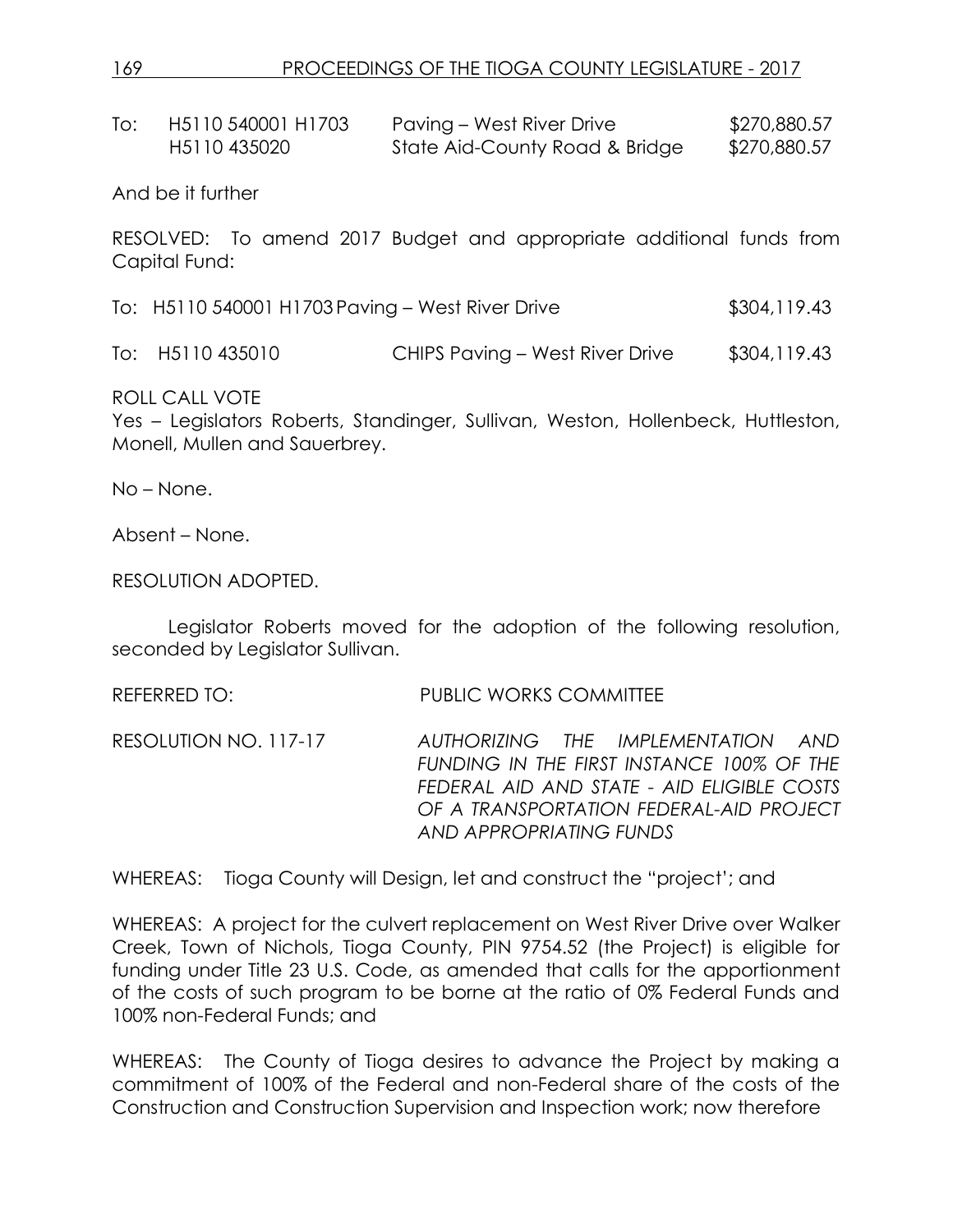The Tioga County Legislature, duly convened does hereby

RESOLVED: That the Tioga County Legislature hereby approves the abovesubject project; and it is hereby further

RESOLVED: That the Tioga County Legislature hereby authorized the County of Tioga to pay in the first instance 100% of the Federal and non-Federal share of the cost of the Construction and Construction Supervision and Inspection work for the Project or portions thereof; and it is further

RESOLVED: That the Tioga County Legislature hereby agrees that the County of Tioga shall be responsible for all costs of the project which exceed the amount of the NY Bridge Funding Awarded to the County of Tioga; and be it further

RESOLVED: That the sum of \$225,000 is hereby appropriated from the West River Drive Culvert account H5110 540001 H1709 and made available to cover the costs of participation in the above phases of the Project; and it is further

RESOLVED: That in the event the full Federal and non-Federal share costs of the project exceeds the amount appropriated above, the Tioga County Legislature shall convene as soon as possible to appropriate said excess amount immediately upon notification by the New York State Department of Transportation thereof, and it is further

RESOLVED: That the County of Tioga hereby agrees that construction of the Project shall begin no later than eighteen (18) months after award and that the project shall be completed within THREE years of commencing construction; and it is further

RESOLVED: That the Chair of the Tioga County Legislature be and is hereby authorized to execute all necessary Agreements, certifications or reimbursement requests for Federal Aid and/or Marchiselli Aid on behalf of the County of Tioga with the New York State Department of Transportation in connection with the advancement or approval of the Project and providing for the administration of the Project and the municipality's first instance funding of project costs and permanent funding of the local share of federal-aid and state-aid eligible Project costs and all Project costs within appropriations therefore that are not so eligible, and it is further

RESOLVED: That a certified copy of this resolution be filed with the New York State Commissioner of Transportation by attaching it to any necessary Agreement in connection with the Project, and it is further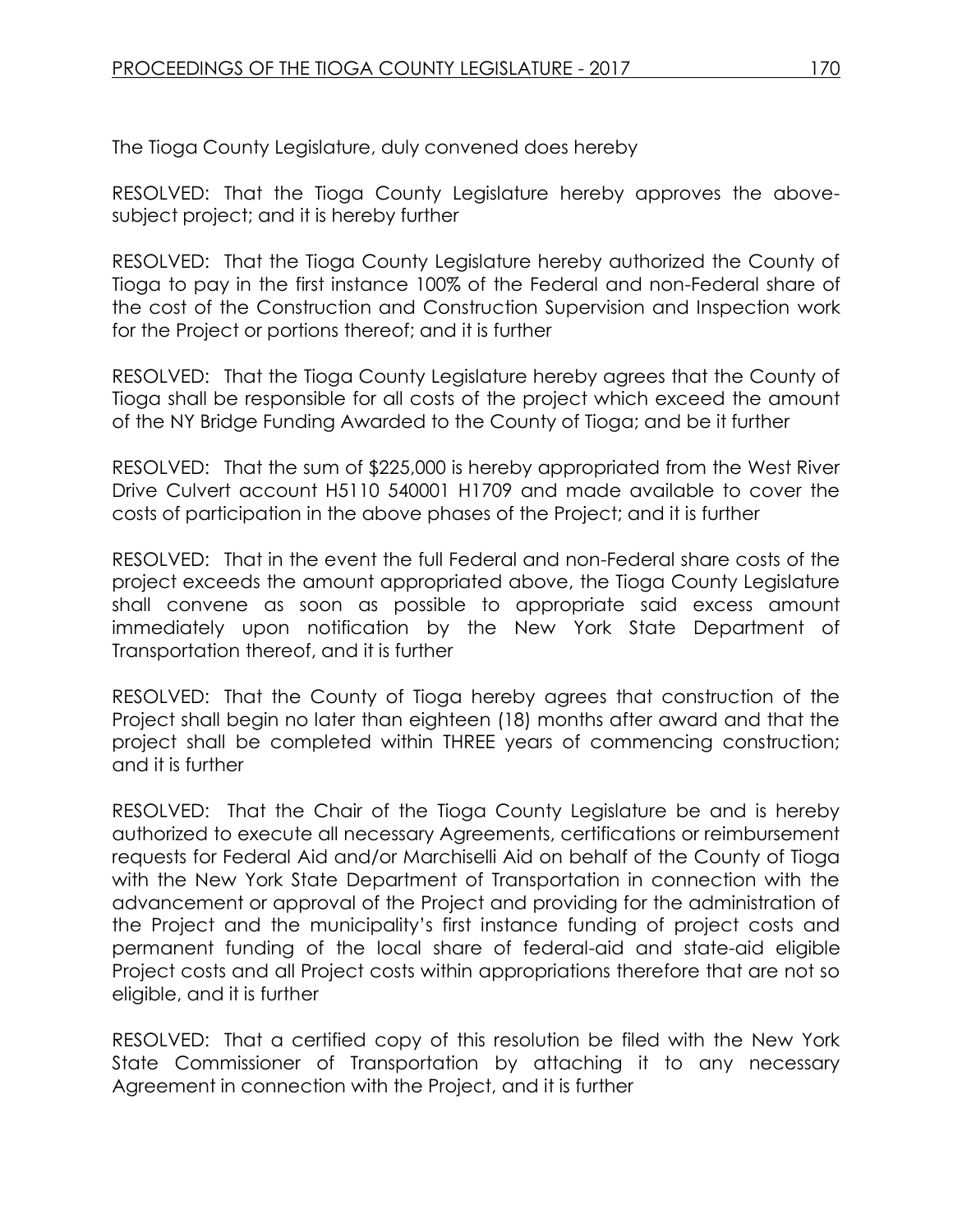# 171 PROCEEDINGS OF THE TIOGA COUNTY LEGISLATURE - 2017

RESOLVED: That this Resolution shall take effect immediately.

ROLL CALL VOTE

Yes – Legislators Roberts, Standinger, Sullivan, Weston, Hollenbeck, Huttleston, Monell, Mullen and Sauerbrey.

No – None.

Absent – None.

RESOLUTION ADOPTED.

Legislator Standinger moved for the adoption of the following resolution, seconded by Legislator Sullivan.

| REFERRED TO:          | <b>HHS COMMITTEE</b>                                                            |
|-----------------------|---------------------------------------------------------------------------------|
| RESOLUTION NO. 118-17 | REAUTHORIZE CONTRACT<br><b>SUPERIOR GROUP</b><br><b>TIOGA EMPLOYMENT CENTER</b> |

WHEREAS: Broome & Tioga Counties, in partnership through the Broome/Tioga Workforce Development Board, provides for the delivery of employment and training services under the Workforce Innovation Opportunity Act 2015; and

WHEREAS: The Tioga Employment Center continues to have a need for a Resource Room Clerk to assist individuals in the Employment Center's Resource Room with operation of computers and various computer programs, to instruct clients on how to use NYS Dept of Labor job site, and to assist clients in accessing employment opportunities; and to assist Workforce staff and businesses in maintaining current job listings; and

WHEREAS: Superior Group is able to provide such services for the Tioga Employment Center, from July 1, 2017 to June 30, 2018, and said contract is to be funded entirely by the Workforce Innovation Opportunity Act; and

WHEREAS: The funds necessary for said contract were included in the WIOA PY 2017 Budget under the WIOA Grant; and

WHEREAS: The Supervisor of the Tioga Employment Center is authorized to enter into such contract as indicated; and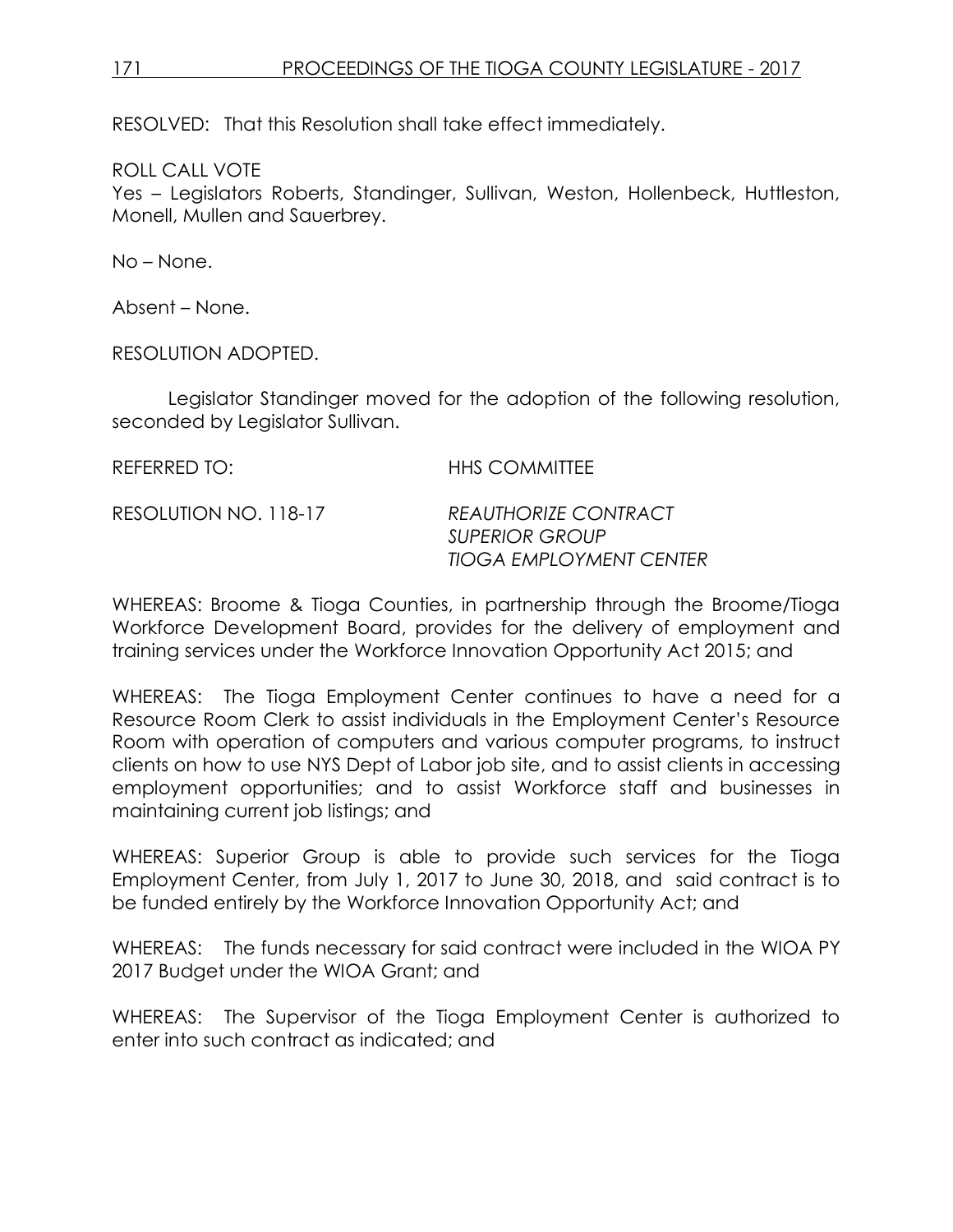WHEREAS: Said contract would provide for compensation at the bill rate of \$12.42 per hour from 7/1/16-12/30/17, and \$13.31 per hour from 12/31/17-6/30/18 at a maximum of 25 hours per week; therefore be it

RESOLVED: That the Tioga County Legislature authorize the Supervisor of Tioga Employment Center to enter into a contract, upon approval by the County Attorney, with Superior Group at the above bill rate(s) effective July 1, 2017 through June 30, 2018.

# ROLL CALL VOTE

Yes – Legislators Roberts, Standinger, Sullivan, Weston, Hollenbeck, Huttleston, Monell, Mullen and Sauerbrey.

No – None.

Absent – None.

RESOLUTION ADOPTED.

Legislator Hollenbeck moved for the adoption of the following resolution, seconded by Legislator Mullen.

| REFERRED TO: | PERSONNEL COMMITTEE |
|--------------|---------------------|
|              |                     |

RESOLUTION NO. 119–17 *AMEND COUNTY POLICY 1: NEW POSITIONS, UPGRADINGS, DOWNGRADINGS; TEMPORARY RE-ASSIGNMENT; TEMPORARY HIRE; TEMPORARY APPOINTMENT; LEAVE TIME; LEAVES OF ABSENCE; ADDITIONAL LEAVE CRITERIA; FILLING VACANCIES; RECLASSIFICATIONS*

WHEREAS: County Policy 1, Section V.B requires Department Heads to notify the Legislative Chair and their standing committee of a leave of one week or more; and

WHEREAS: The Legislature would like to clarify and expand upon said requirement; therefore be it

RESOLVED: That County Policy 1, Section V.B shall be amended to read as follows:

The Department Head notifies the standing committee Chair and Chair of the Legislature in writing at least ten (10) working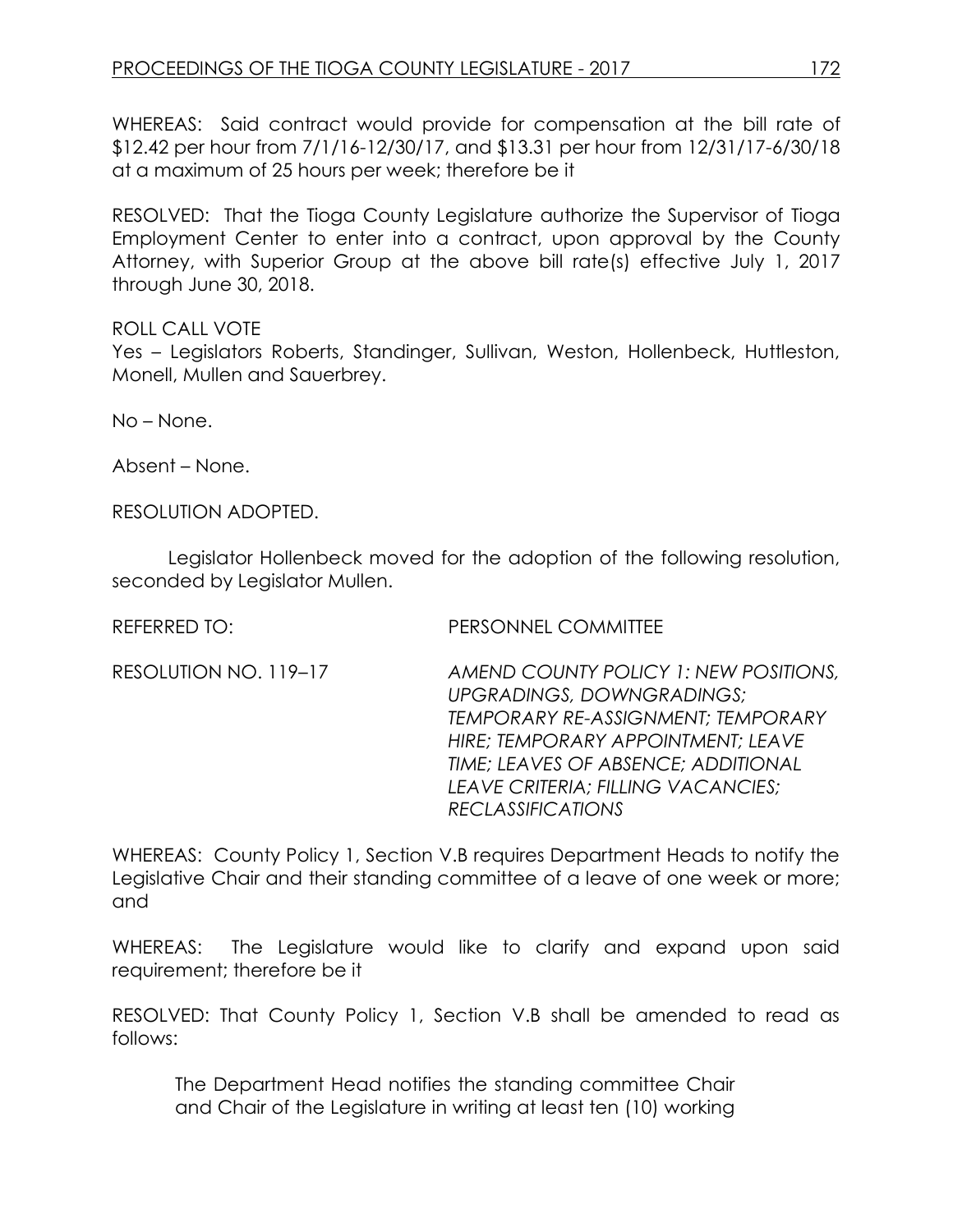days in advance if will be absent for five (5) work days or more. Department Head shall also notify the same when a work conference or another work activity takes them away from the office for three (3) consecutive days or more. The Legislative Chair and Committee Chair shall be notified by the Department Head of who is in charge of the department in the absence of the Department Head. The Department Head and second in command (as designated by the Department Head) shall not be away from the office at the same time for more than three (3) work days without advance authorization from the Chair of the Legislature and Committee Chair; it is the Department Head's responsibility to submit such request in writing; and be it further

RESOLVED: That the remainder of Policy 1 is unchanged.

# ROLL CALL VOTE

Yes – Legislators Roberts, Standinger, Sullivan, Weston, Hollenbeck, Huttleston, Monell, Mullen and Sauerbrey.

No – None.

Absent – None.

RESOLUTION ADOPTED.

Legislator Hollenbeck moved for the adoption of the following resolution, seconded by Legislator Monell.

REFERRED TO: PERSONNEL COMMITTEE RESOLUTION NO. 120–17 *AMEND COUNTY POLICY 20: NON-UNION VACATION*

WHEREAS: County Policy 20, Section II: Utilization requires that Department Heads advise the Legislative Office ten (10) days in advance of using five (5) or more days of vacation, plus other requirements; and

WHEREAS: The Legislature would like to clarify and expand upon said requirements; therefore be it

RESOLVED: That County Policy 20, Section II: Utilization shall be amended to read as follows: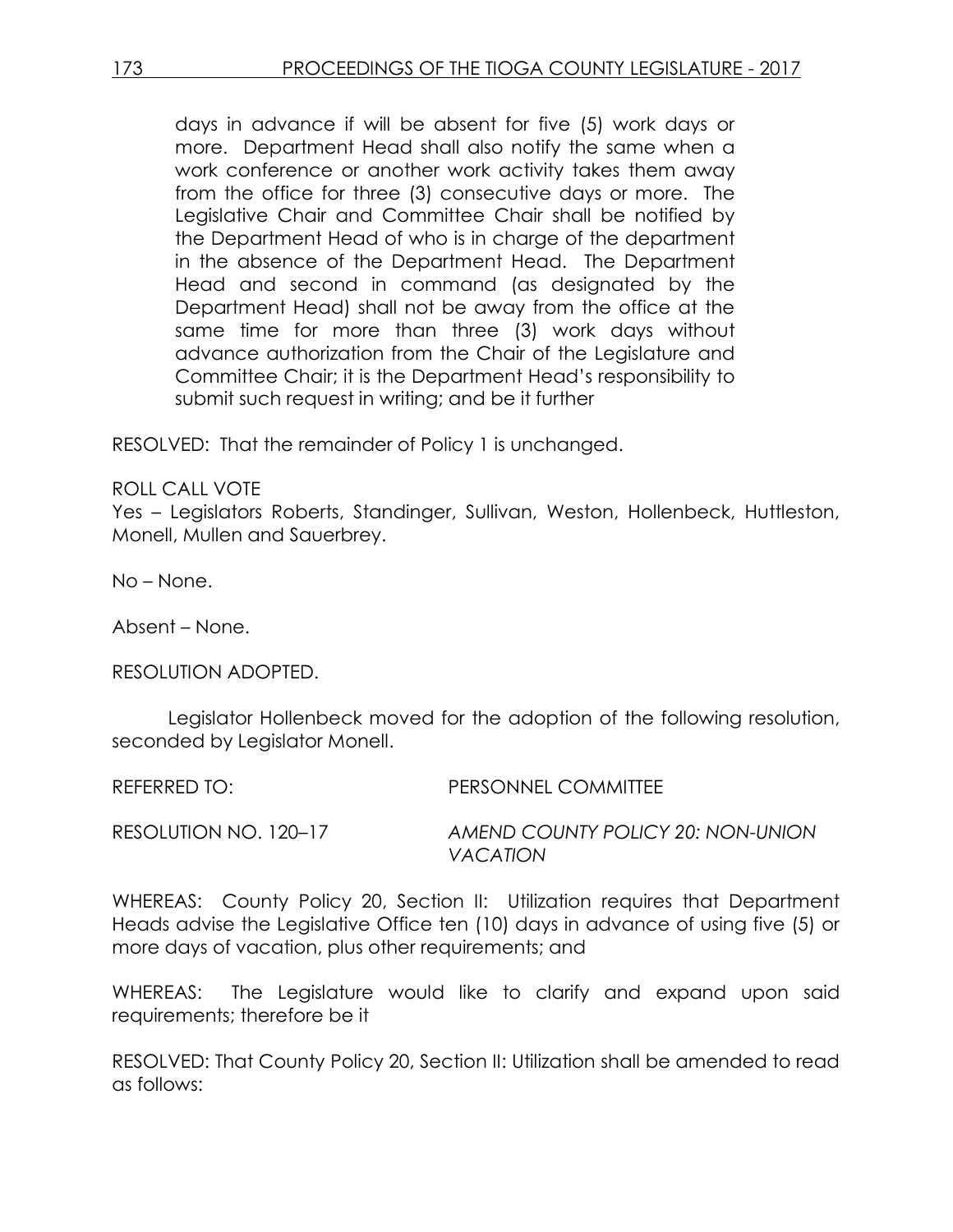1. Department Heads shall notify the Chair of the Legislature and Standing Committee Chair a minimum of ten (10) days in advance of their intent to use vacation time, per County Policy 1, Section V.B; this notification shall be in writing, for which email is acceptable.

The Department Head and second in command (as designated by the Department Head) shall not be on vacation at the same time for more than three (3) work days without advance authorization from the Chair of the Legislature and Standing Committee Chair. It is the Department Head's responsibility to submit such request in writing.

Any vacation leaves in excess of ten (10) work days require prior approval of the Legislative Chair.

2. All Other Non-Union Employees must file a written request for vacation a minimum of ten (10) working days in advance of the requested leave with the Department Head for all leaves over five (5) days in length. Leave of less than five (5) days duration may be granted within 24 hours' notice. Exceptions to this may be granted by the Department Head, however all requests for vacation leave must be approved by the Department Head.

RESOLVED: That the remainder of Policy 20 is unchanged.

### ROLL CALL VOTE

Yes – Legislators Roberts, Standinger, Sullivan, Weston, Hollenbeck, Huttleston, Monell, Mullen and Sauerbrey.

No – None.

Absent – None.

RESOLUTION ADOPTED.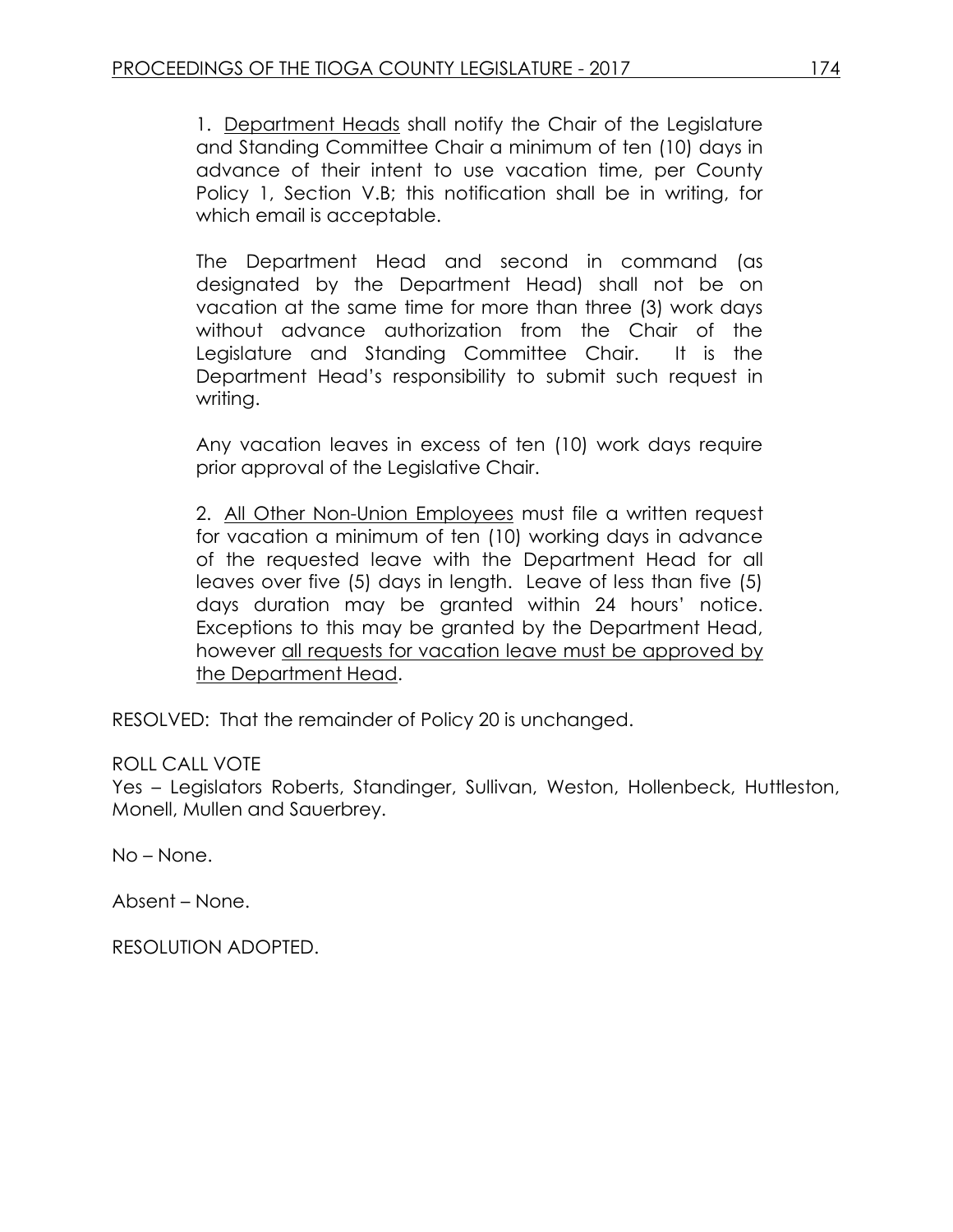Legislator Sullivan moved for the adoption of the following resolution, seconded by Leaislator Mullen.

REFERRED TO: LEGAL/FINANCE

RESOLUTION NO. 121-17 *ADOPT POLICY 60*

*ACTIVE SHOOTER/LOCKDOWN*

WHEREAS: Incidents of active shootings in schools, businesses and public areas have become increasingly more common and have resulted in the death and injury of innocent people; and

WHEREAS: Tioga County is committed to bringing awareness to employees of this potential hazard and provide guidelines for dealing with these situations with the ultimate goal of protecting life and mitigating injuries; now therefore be it

RESOLVED: That Policy 60 Active Shooter/Lockdown is hereby adopted by the Tioga County Legislature.

| POLICY 60                      |  |
|--------------------------------|--|
| Active Shooter/Lockdown Policy |  |

# **I PURPOSE**/**SCOPE**

- A. Incidents of active shootings in schools, businesses and public areas have become increasingly more common and have resulted in the death and injury of innocent people. It is the purpose of this policy to bring awareness to personnel of this potential and provide guidelines for dealing with these situations with the ultimate goal of protecting life and mitigating injuries. These guidelines are for employees to follow in the event of an active shooter situation and/or a subsequent initiation of a "Lockdown", and should not replace good common sense and immediate life safety decisions.
- B. The following is to serve as the procedure document for all County buildings.

# **II POLICY**

It is the policy of Tioga County to provide an emergency response plan to alert County employees and the public that an active shooter appears to be actively engaged in killing or attempting to kill in any County Building or on County grounds.

# **III DEFINITIONS:**

For purposes of this Policy: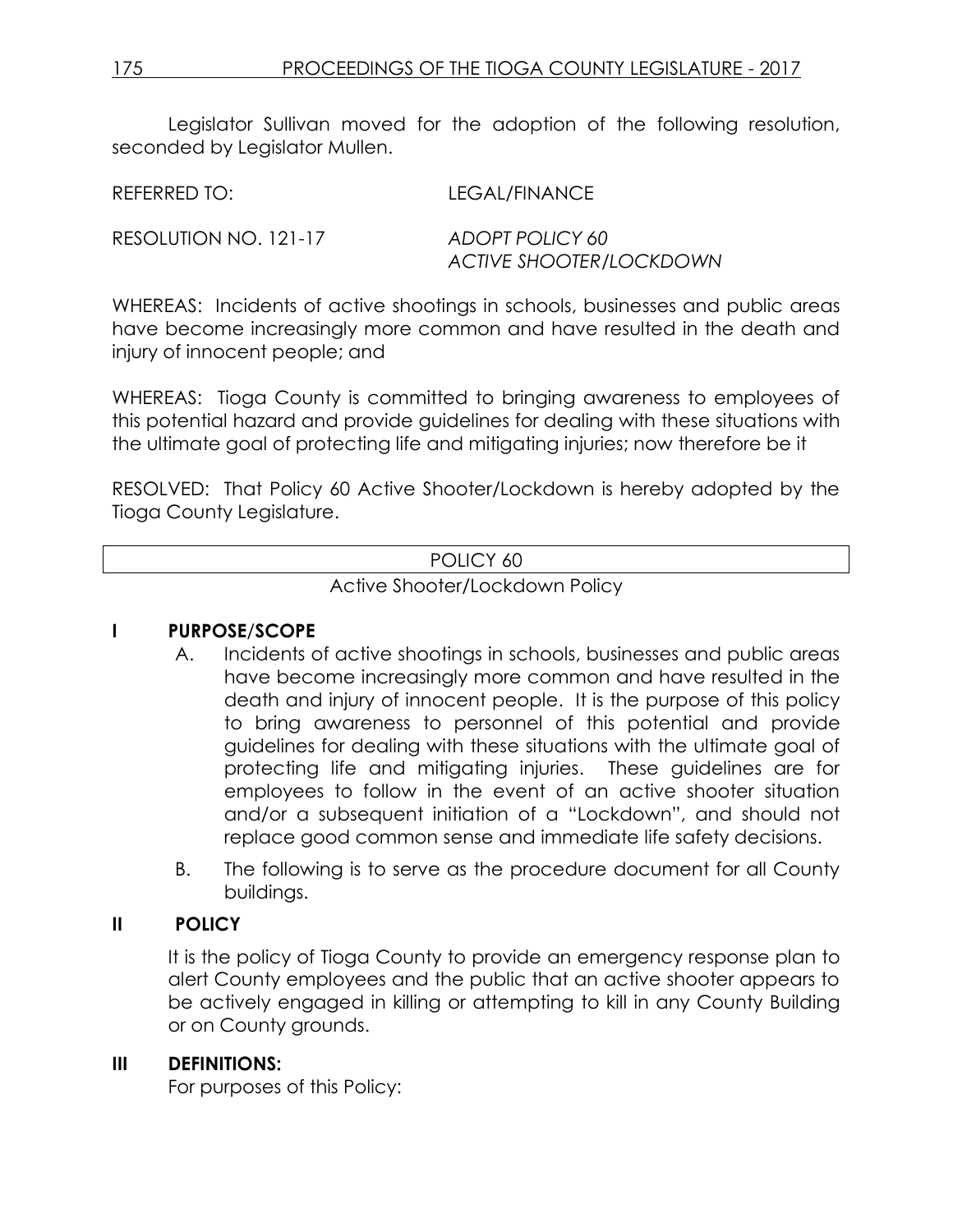- A. Active Shooter (Threat) is defined as an individual actively engaged in killing or attempting to kill people in a confined and populated area; in most cases, active shooters use firearm(s), but any weapon could be a possibility. There is no pattern or method to their selection of victims.
- B. Lockdown is a process of alerting staff and visitors in an area or building that a life threatening situation is either on-going or imminent and that evacuation from the area or building may be unsafe and may require other immediate action to be taken.

# **IV PROCEDURES:**

A. Lockdown alert

Any employee who observes, or is informed that an individual is on the property or in the building with a weapon with the intent to use the weapon to harm others should immediately call 911 and activate the closest panic button or designated emergency notification system. Notification systems may vary by building. Once the alert sounds, all staff and visitors should consider the facility to be in Lockdown and take immediate and appropriate action to insure their safety.

B. Immediate Vicinity Actions

If you are within the immediate vicinity of an active shooter you must take immediate action in an effort to protect yourself. **RUN, HIDE, and or FIGHT.**

- 1. RUN. If there is an immediate and safe way out, then attempt to evacuate. This is your first and best option. Once you feel you're safe, immediately call 911 or attempt to alert law enforcement. Once you are in a safe place, remain there until instructed to do otherwise by law enforcement.
- 2. HIDE. If evacuation is not possible, find a place to hide which provides immediate cover and concealment from the threat.
	- a. Go to the nearest room. Close and lock or barricade the door if possible.
	- b. Keep concealed and quiet and remain still until directed by law enforcement.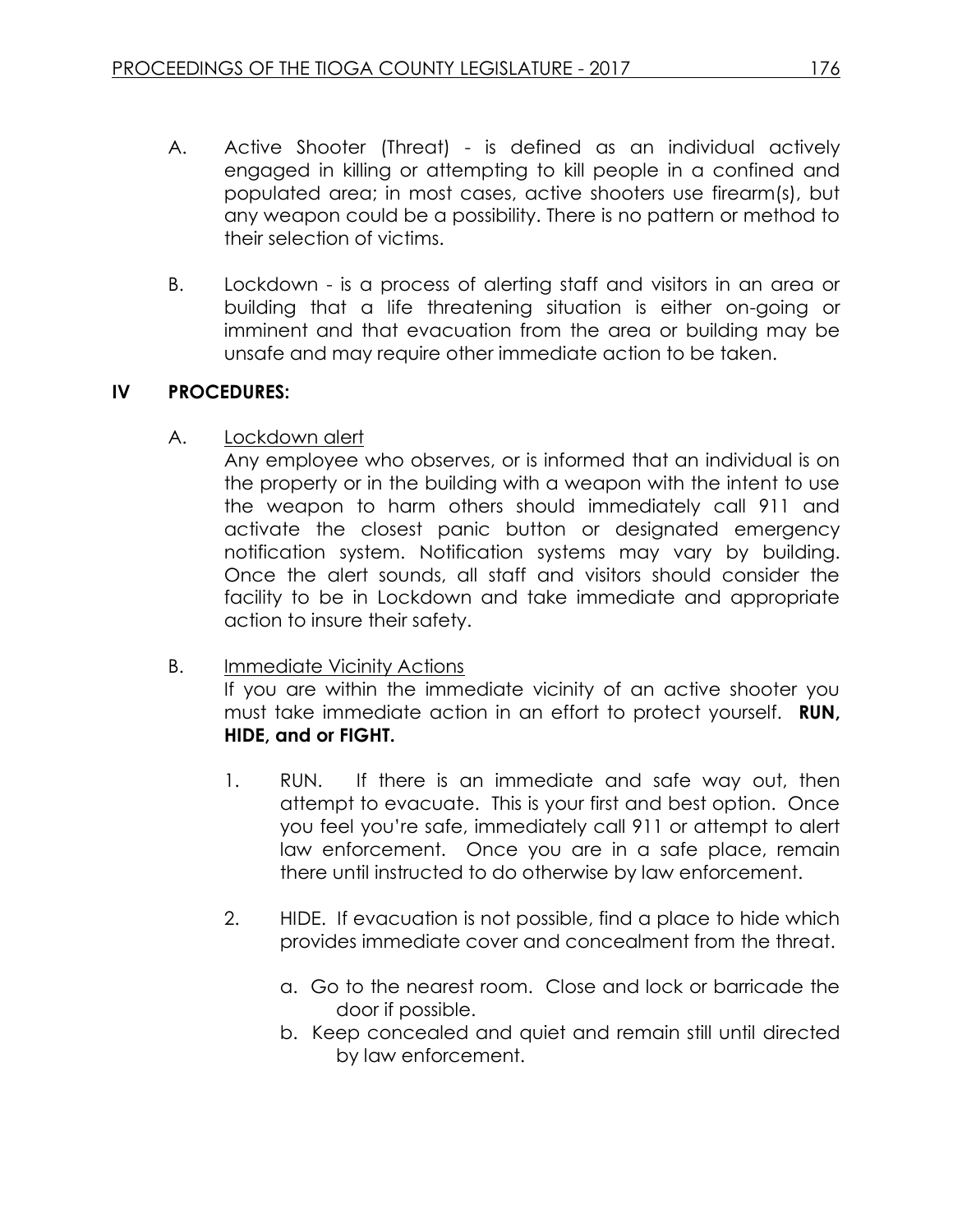- 3. FIGHT. As a last resort and only if you can't run or hide, physically engage the shooter in an effort to incapacitate them or to facilitate your safe evacuation.
	- a. Commit and act with aggression by any means to incapacitate the shooter.
	- b. When you can do so safely, immediately call 911 or attempt to alert law enforcement.
- C. Nearby Vicinity Actions

If you are within the facility and you become aware of an active shooter situation, either by Lockdown Alert, Panic Alert or other means, you must take immediate action in an effort to protect yourself.

- 1. DO NOT GO NEAR the location of the threat. If you can evacuate the facility quickly and safely then you should attempt to do so.
- 2. If you cannot evacuate quickly or safely, proceed to a safe area. A safe area would be any room where the door can be locked or barricaded. Employees should assist visitors to a safe area, as appropriate.
- 3. Lock all the doors and turn off the lights. If the door does not have a lock, then attempt to barricade the door.
- 4. If at all possible, position yourself away from all doors and windows, and lie on the floor. Try to remain quiet and out of possible view of the threat.
- 5. If a fire alarm should sound during a Lockdown, ignore the alarm unless you see fire or smell smoke. This could be a false alarm used by the threat to draw people out of the safe areas and into danger.
- 6. If the threat enters into or near your safe area, try to remain calm. Dial 911, if possible, and alert law enforcement to the location. If you can't speak, leave the phone line open so the emergency dispatcher can listen to what's taking place.
- 7. When the threat departs you're safe area, you should consider moving immediately to a safer place away from the threat. Do not touch any objects left behind by the threat.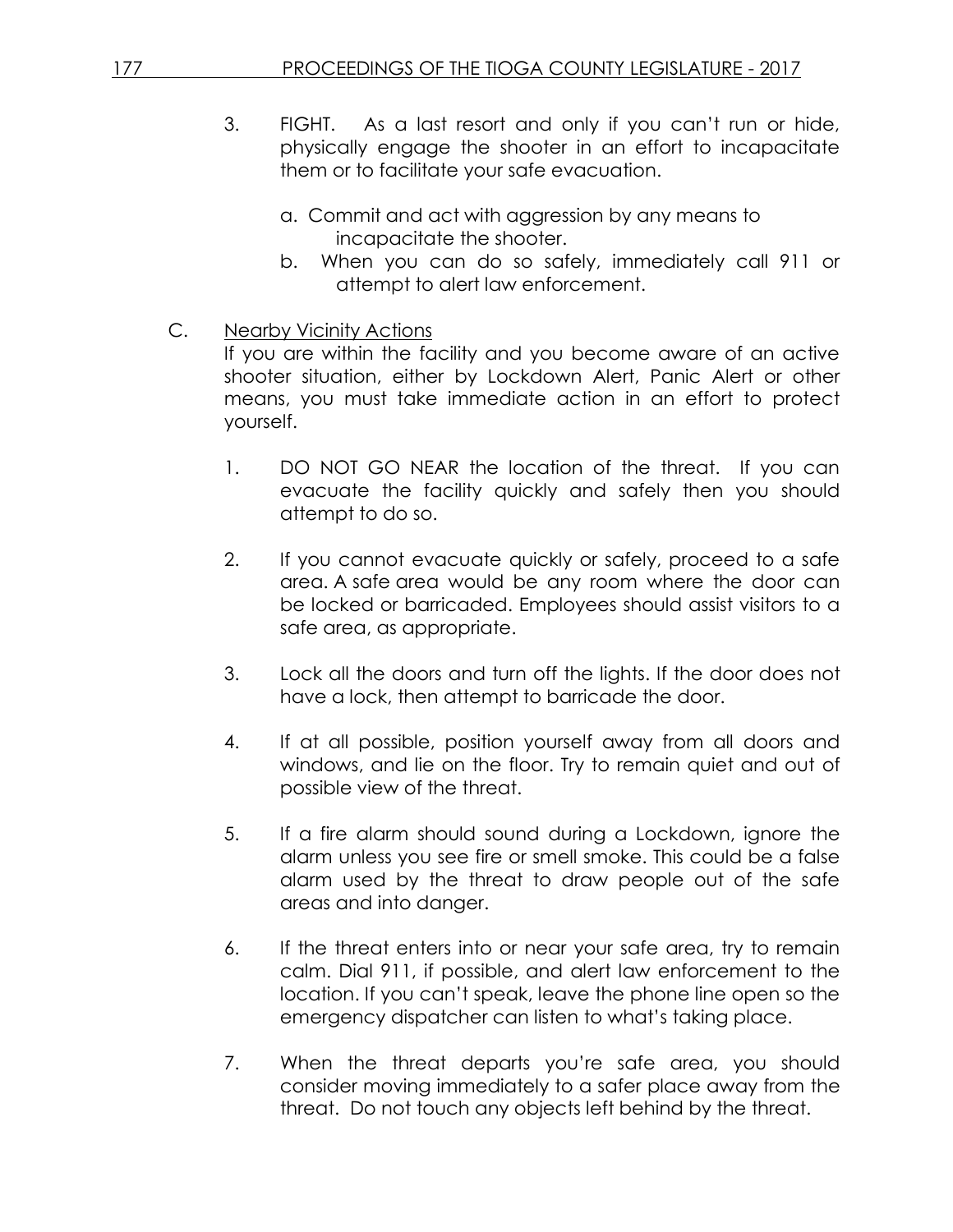8. No matter what the circumstances, if you decide to flee during an "active shooter" situation, make sure you have an escape route and plan in mind. Move quickly and quietly.

# D. Active Shooter Outside of the Facility

Any employee who observes, or is informed that an individual is outside of the facility with a weapon with intent to use the weapon to harm others should immediately call 911 and activate the closest panic button. Once the panic alert sounds, all staff and visitors should consider the facility to be in Lockdown and take immediate and appropriate action to insure their safety.

- 1. Immediately call 911.
- 2. If a security detail is not on-site, attempt to safely secure all entrance doors.
- 3. DO NOT evacuate the building. Stay away from all windows and find a safe area that provides cover and concealment.
- 4. If you can do so safely, remain in place, out of view from the threat, until instructed to do otherwise by law enforcement personnel.

# E. Law Enforcement Response Expectations

Responding law enforcement officers will immediately attempt to engage and incapacitate the threat. Their response will be dynamic and aggressive. Employees should be mindful of the following:

- 1. Officers may appear in uniform or in plain clothes and will have their weapons drawn.
- 2. Officers may aggressively confront any evacuating individual, until they are convinced that the individual is not a threat.
- 3. When approached by law enforcement, keep your hands visible, and follow their commands.
- 4. Until the threat is incapacitated, law enforcement officers may not render first aid to injured individuals. Medical first responders may only enter and provide aid when the facility has been secured by law enforcement.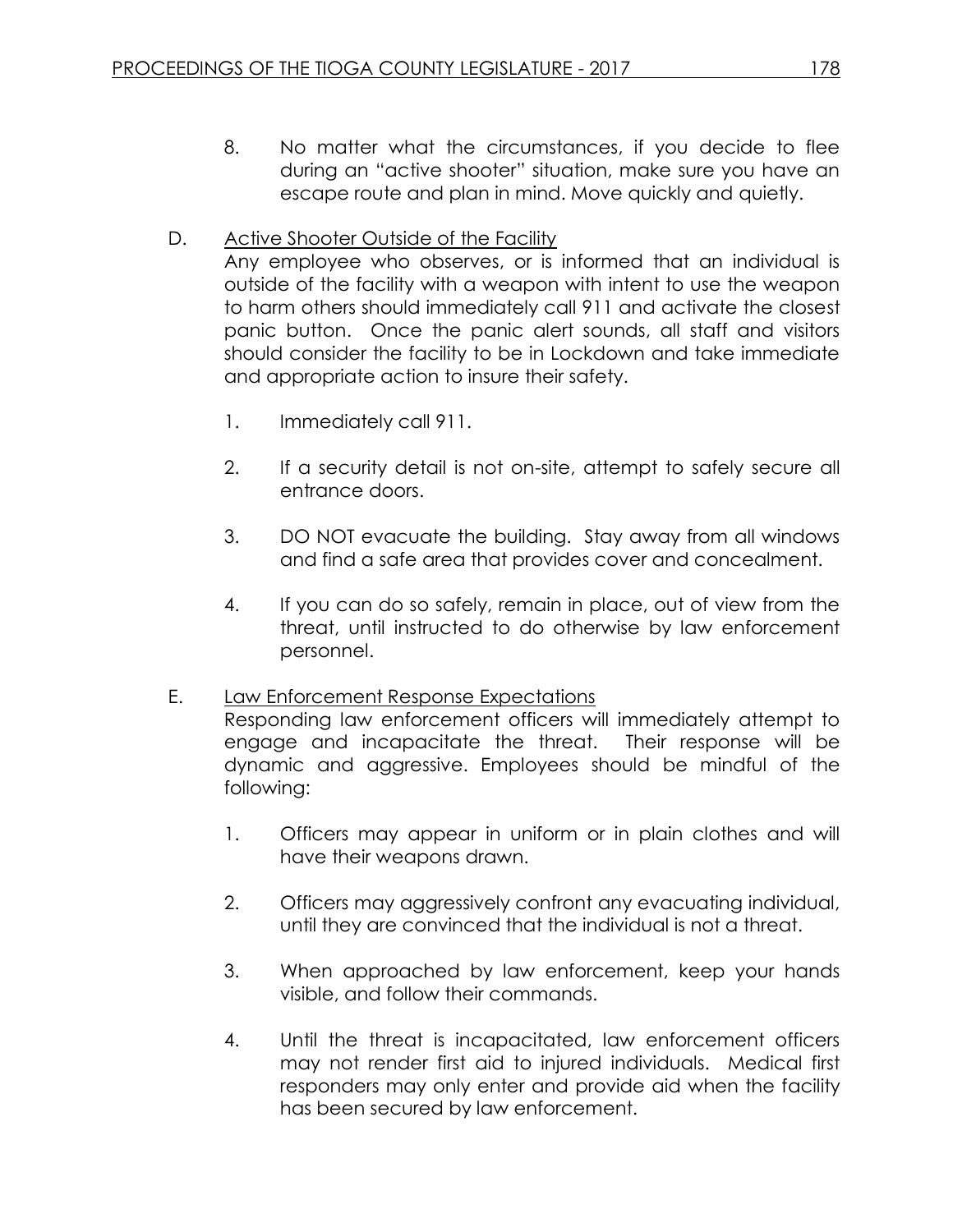- 5. If you hear or see that law enforcement is in or near your safe area, stay where you are and do not open the door. Law Enforcement will remove you when it's safe to do so. If you are removed at the direction of law enforcement, approach the officer with your hands empty, palms forward – this will show that you are no threat to law enforcement.
- 6. Once the threat has been removed, law enforcement will immediately secure the facility as a crime scene and will have entire authority over all personnel within or near the scene.
- 7. Employees should not handle any items within or near the scene unless authorized by law enforcement personnel.
- F. Post Event Staging and Accountability At the conclusion of a Lockdown or an active shooter incident Law Enforcement and first responders may be rendering aid to the injured and initiating a criminal investigation.
	- 1. Law Enforcement will have full authority of all personnel and visitors within the facility or on the property. Personnel and visitors may be directed to relocate to another area for investigative interview or debriefing. Personnel should not leave the area until directed by law enforcement.
	- 2. Employees should not speak to media which might be present unless authorized to do so by law enforcement.
	- 3. Employees should not remove or handle any item at the scene unless authorized by law enforcement.
	- 4. Employees who were able to evacuate the facility and left the immediate area during the incident will attempt to contact law enforcement to disclose their location. Disclosing the location of evacuated personnel from the facility will provide for accountability of personnel, as well as facilitating the subsequent criminal investigation.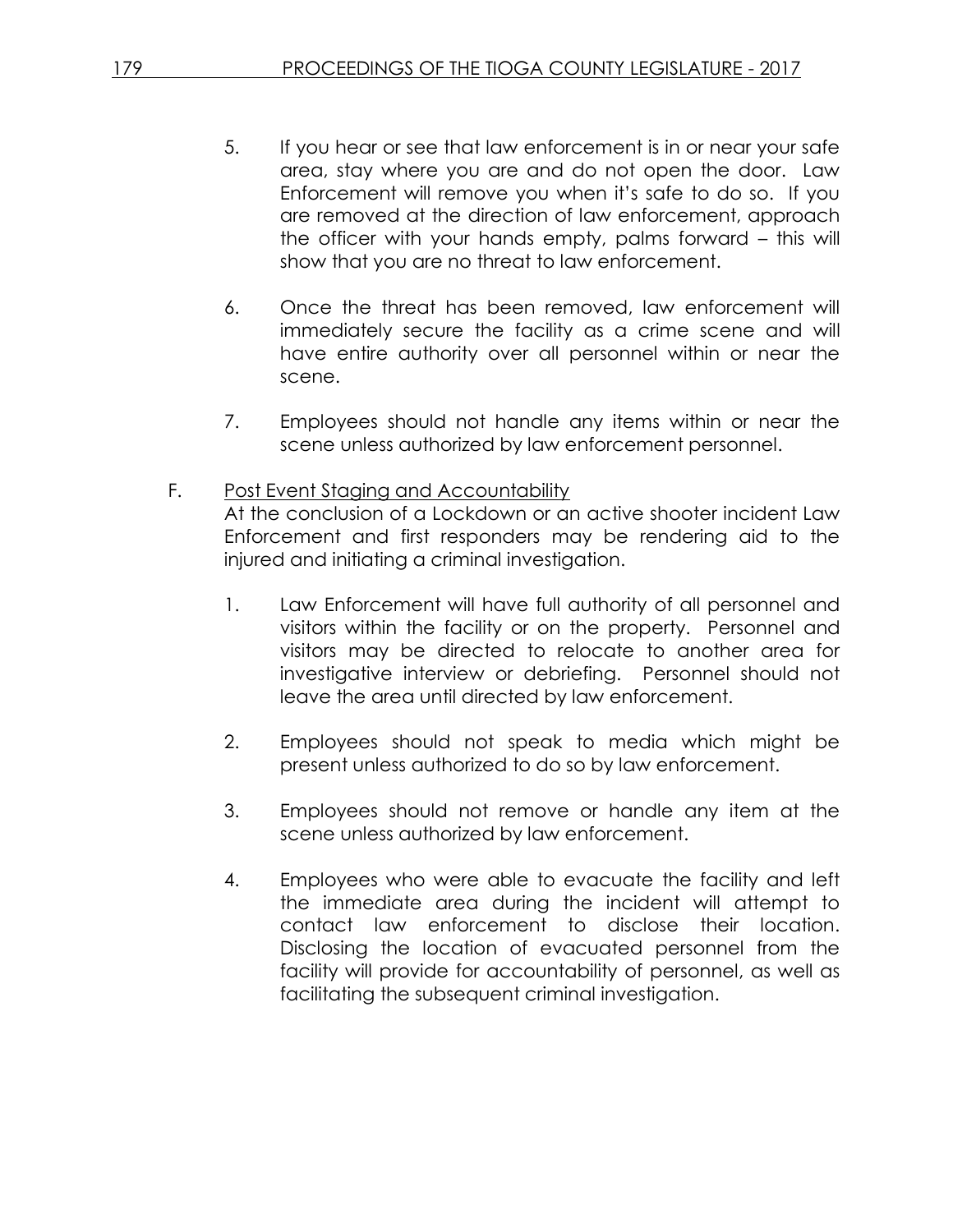# **V. TRAINING**

Training shall be conducted for all employees, with the objective of bringing awareness of the potential for an active shooter event, and best practices in preparedness and employee action in these types of events.

### **VI. REVIEW**

A review of this policy and training materials shall be conducted each year to insure that they are current with best practices.

### **VII. BUILDINGS**

- A. Ronald E. Dougherty County Office Building 56 Main Street Owego, NY 13827
- B. Public Safety Building 103 Corporate Drive Owego, NY 13827
- C. Health & Human Services Building 1062 State Route 38 Owego, NY 13827
- D. County Courthouse Park Street Owego, NY 13827
- E. Court Annex Building 20 Court Street Owego, NY 13827
- F. County Clerk's Building 16 Court Street Owego, NY 13827
- G. Public Works Highway Garage State Route 96, P. O. Box 291 Owego, NY 13827
- H. Public Works Buildings & Grounds Building 68 Temple Street Owego, NY 13827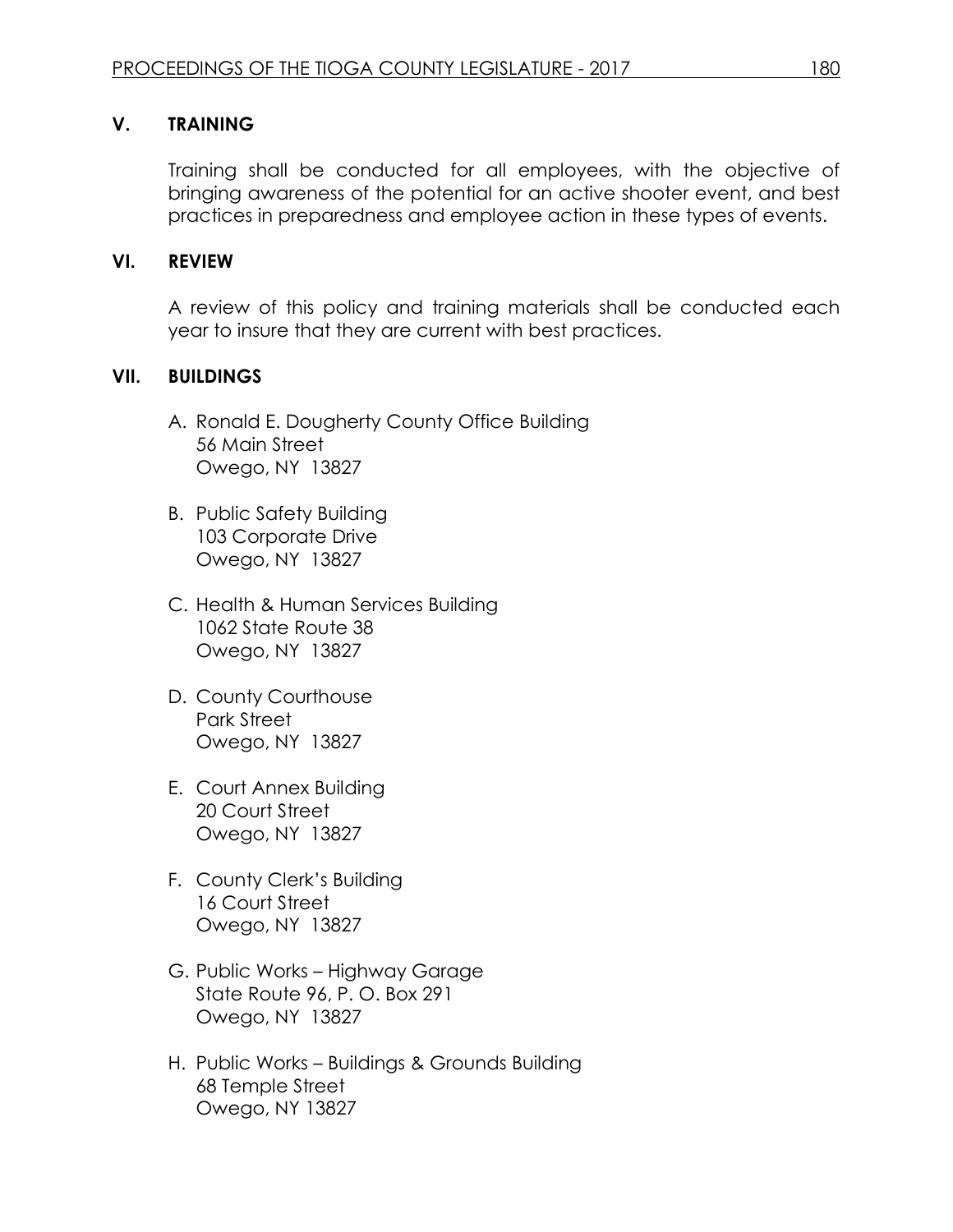I. Mental Hygiene – Waverly Office 80 William Donnelly Parkway Waverly, NY 14892

### ROLL CALL VOTE

Yes – Legislators Roberts, Standinger, Sullivan, Weston, Hollenbeck, Huttleston, Monell, Mullen and Sauerbrey.

No – None.

Absent – None.

RESOLUTION ADOPTED.

Legislator Hollenbeck moved for the adoption of the following resolution, seconded by Legislator Monell.

REFERRED TO: PERSONNEL COMMITTEE

RESOLUTION NO. 122–17 *ADOPT LOCAL LAW NO. 1 OF 2017*

WHEREAS: A public hearing was held on May 4, 2017, following due notice thereof to consider the adoption of Local Law Introductory No. A of the Year 2017 A Local Law A Local Law establishing the salary for the Office of County Treasurer for the four year term of office commencing January 1, 2018 and continuing through and including December 31, 2021.

WHEREAS: It is in the best interests of the residents of Tioga County to adopt such Local Law which will Local Law No. 1 of 2017; therefore be it

RESOLVED: That the following Local Law be and hereby is adopted;

County of Tioga

Local Law No. 1 of the Year 2017.

A Local Law establishing the salary for the Office of County Treasurer for the four year term of office commencing January 1, 2018 and continuing through and including December 31, 2021.

Be It Enacted by the Legislature of the County of Tioga as follows: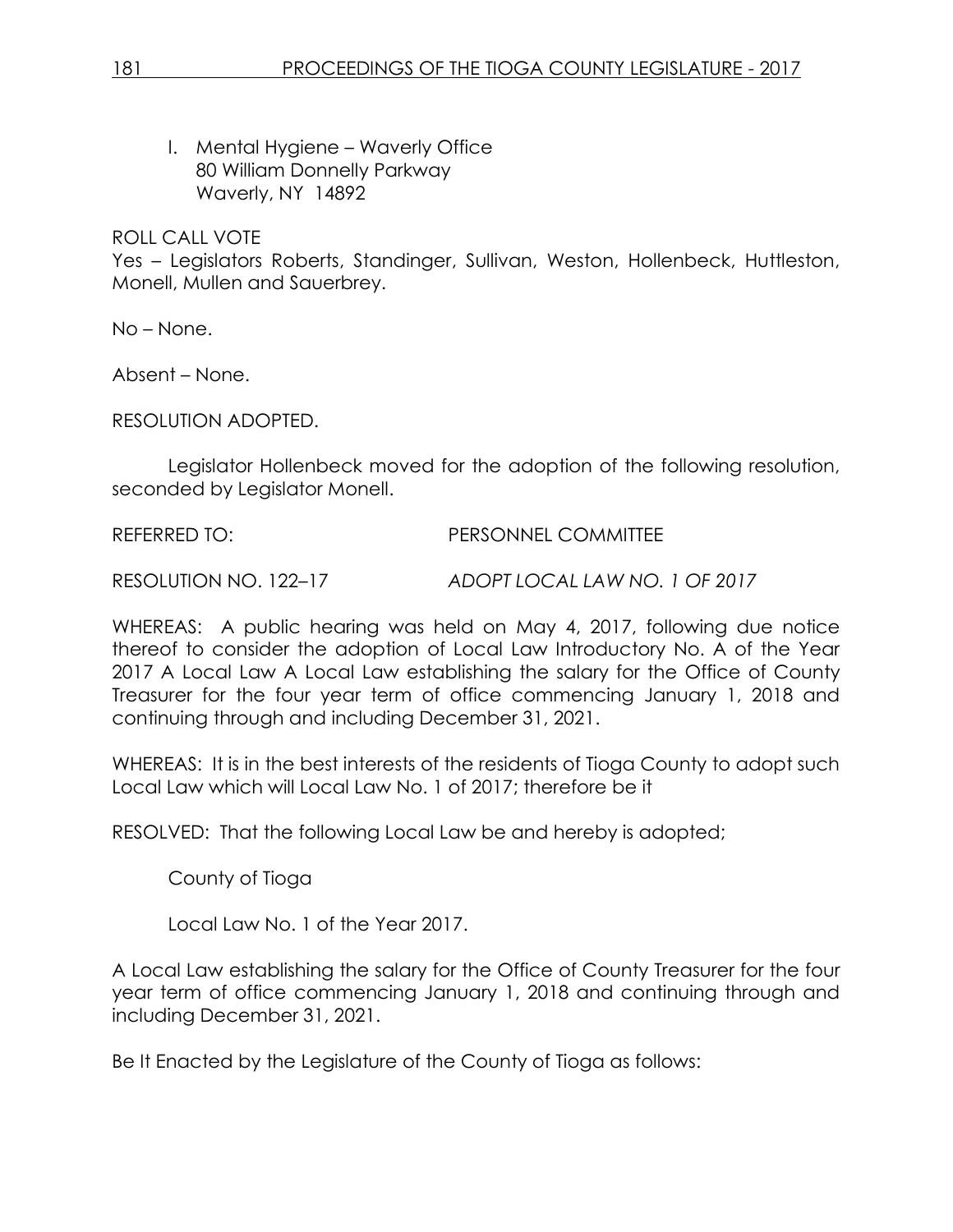# SECTION 1: PURPOSE

As set forth at Local Law No. 3 of 2003, the annual salary for the elected public office of County Treasurer shall not be increased during a term of office.

Accordingly, it is the purpose and intent of this Local Law to establish the salary for Office of County Treasurer for the four-year term of office commencing January 1, 2018 and continuing through and including December 31, 2021.

# SECTION 2: ANNUAL SALARY

- A) The annual salary for the Office of County Treasurer for the term of office beginning January 1, 2018 and continuing through and including December 31, 2021 is hereby established as follows:
	- 1. County Treasurer \$68,000

# SECTION 3: SEVERABILITY

If any clause, sentence, phrase, paragraph, subdivision, section, rule or part of this ordinance shall be adjudged by any Court or Agency of competent jurisdiction to be invalid, such judgment shall not affect, impair, or invalidate the remainder thereof, but shall be confined in its operation to the clause, sentence, phrase, paragraph, subdivision, section, rule or part thereof directly involved in the controversy in which such judgment shall have been rendered.

# SECTION 4: EFFECTIVE DATE

This Local law shall take effect January 1, 2018.

# And be it further

RESOLVED: That the Clerk of the Legislature be and hereby is directed, pursuant to Local Law No. 4 of 1992, to cause to be published in the official newspapers of the County of Tioga a synopsis of such Local Law, such synopsis to be within ten days after adoption of the Local Law; and be it further

RESOLVED: That the Clerk of the Legislature be and hereby is directed within five days after adoption of such Local Law to cause the Local Law to be filed as required by the Municipal Home Rule Law Section 27.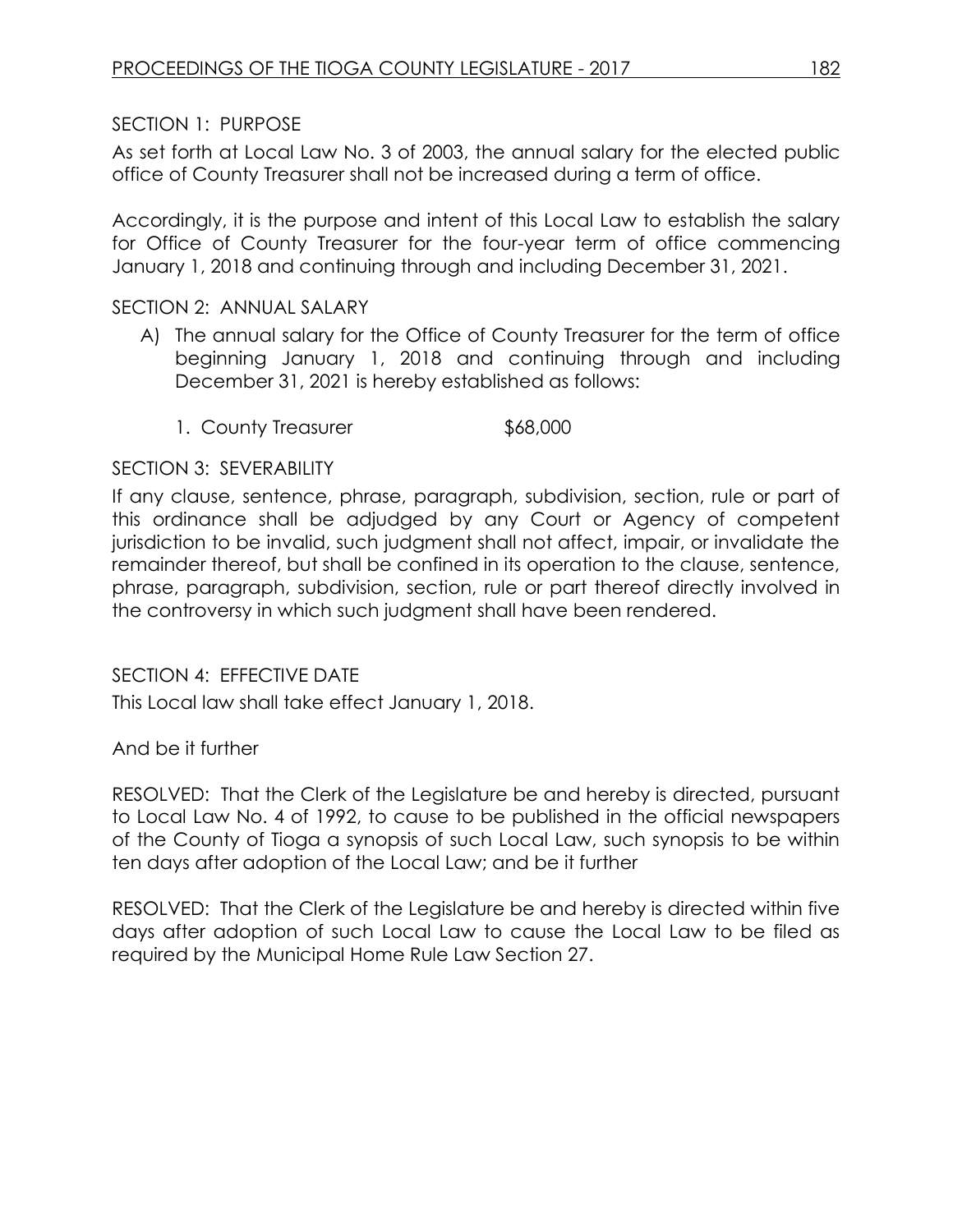ROLL CALL VOTE

Yes – Legislators Roberts, Standinger, Sullivan, Weston, Hollenbeck, Huttleston, Monell, Mullen and Sauerbrey.

No – None.

Absent – None.

RESOLUTION ADOPTED.

Legislator Standinger moved for the adoption of the following resolution, seconded by Legislator Weston.

| <b>REFERRED TO:</b>   | <b>HEALTH &amp; HUMAN SERVICES</b><br><b>COMMITTEE</b><br>PERSONNEL COMMITTEE                                                                         |
|-----------------------|-------------------------------------------------------------------------------------------------------------------------------------------------------|
| RESOLUTION NO. 123-17 | ABOLISH ONE (1) VACANT FULL-TIME<br>OFFICE SPECIALIST I; AND CREATE<br>ONE (1) FULL-TIME PUBLIC HEALTH<br><b>EDUCATOR</b><br>PUBLIC HEALTH DEPARTMENT |

WHEREAS: Legislative approval is required to abolish and create any position within Tioga County; and

WHEREAS: An Office Specialist I position (CSEA SG III, \$24,507–\$25,207) has been vacant within the Public Health Department since March 17, 2017; and

WHEREAS: The Public Health Director has determined that said vacancy would be better utilized within the agency if classified as a Public Health Educator; therefore be it

RESOLVED: That one (1) vacant full-time Office Specialist I position shall be abolished and one (1) full-time Public Health Educator position (CSEA SG XI, \$40,790-\$41,490) shall be created effective May 10, 2017.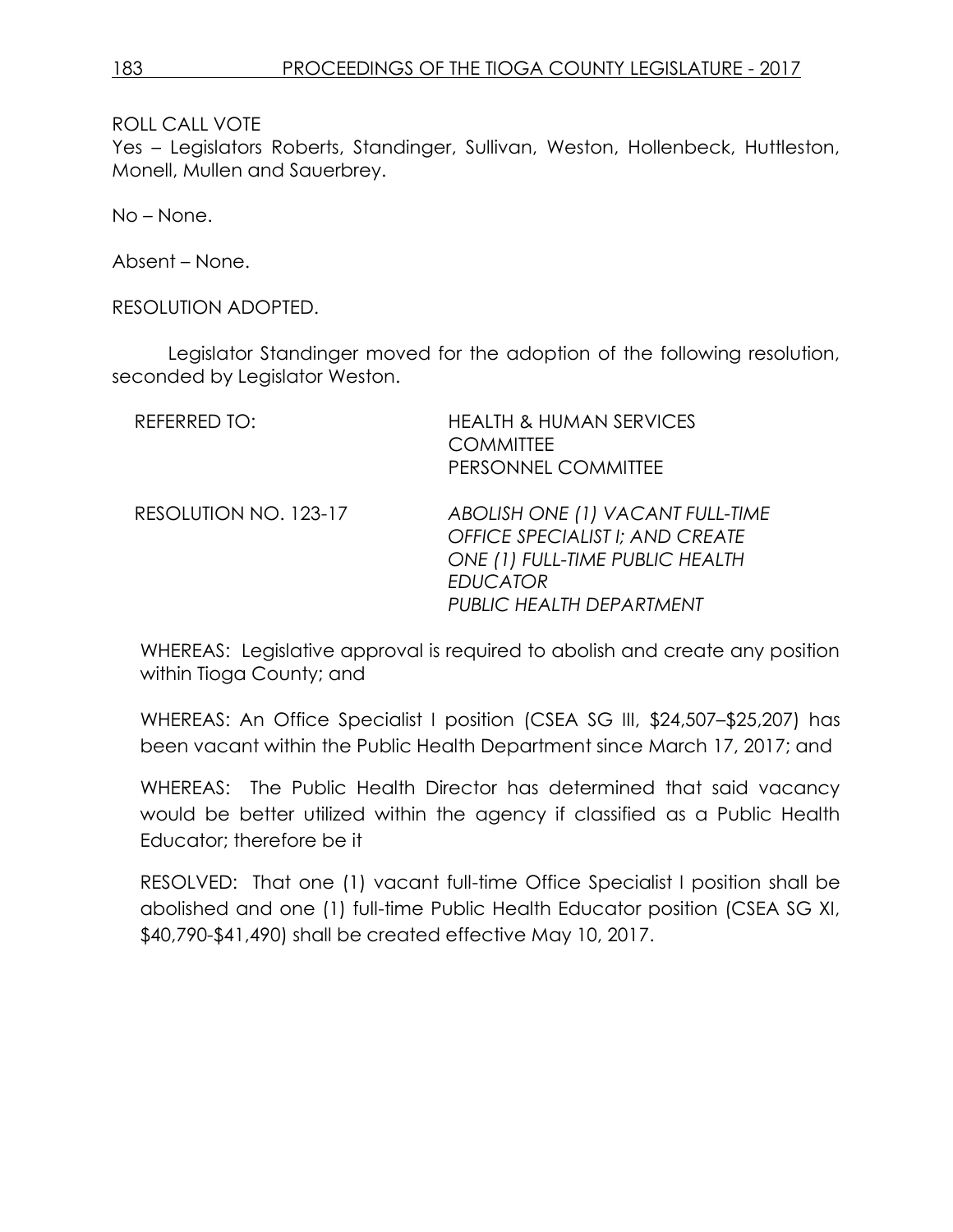# ROLL CALL VOTE

Yes – Legislators Roberts, Standinger, Weston, Hollenbeck, Huttleston, Monell, Mullen and Sauerbrey.

No – None.

Abstain – Legislator Sullivan.

Absent – None.

RESOLUTION ADOPTED.

Legislator Standinger moved for the adoption of the following resolution, seconded by Legislator Weston.

| REFERRED TO:          | <b>HEALTH &amp; HUMAN SERVICES</b><br><b>COMMITTEE</b><br>PERSONNEL COMMITTEE                                                                                |
|-----------------------|--------------------------------------------------------------------------------------------------------------------------------------------------------------|
| RESOLUTION NO. 124-17 | ABOLISH ONE (1) VACANT FULL-TIME<br><b>COMMUNITY HEALTH NURSE; AND</b><br>CREATE ONE (1) FULL-TIME PUBLIC<br><b>HEALTH NURSE</b><br>PUBLIC HEALTH DEPARTMENT |

WHEREAS: Legislative approval is required to abolish and create any position within Tioga County; and

WHEREAS: A Community Health Nurse position (CSEA SG XV, \$51,172–\$51,872) has been vacant within the Public Health Department since February 17, 2017; and

WHEREAS: The Public Health Director has determined that said vacancy would be better utilized within the agency if classified as a Public Health Nurse; therefore be it

RESOLVED: That one (1) vacant full-time Community Health Nurse position shall be abolished and one (1) full-time Public Health Nurse position (CSEA SG XV, \$51,172-\$51,872) shall be created effective May 10, 2017.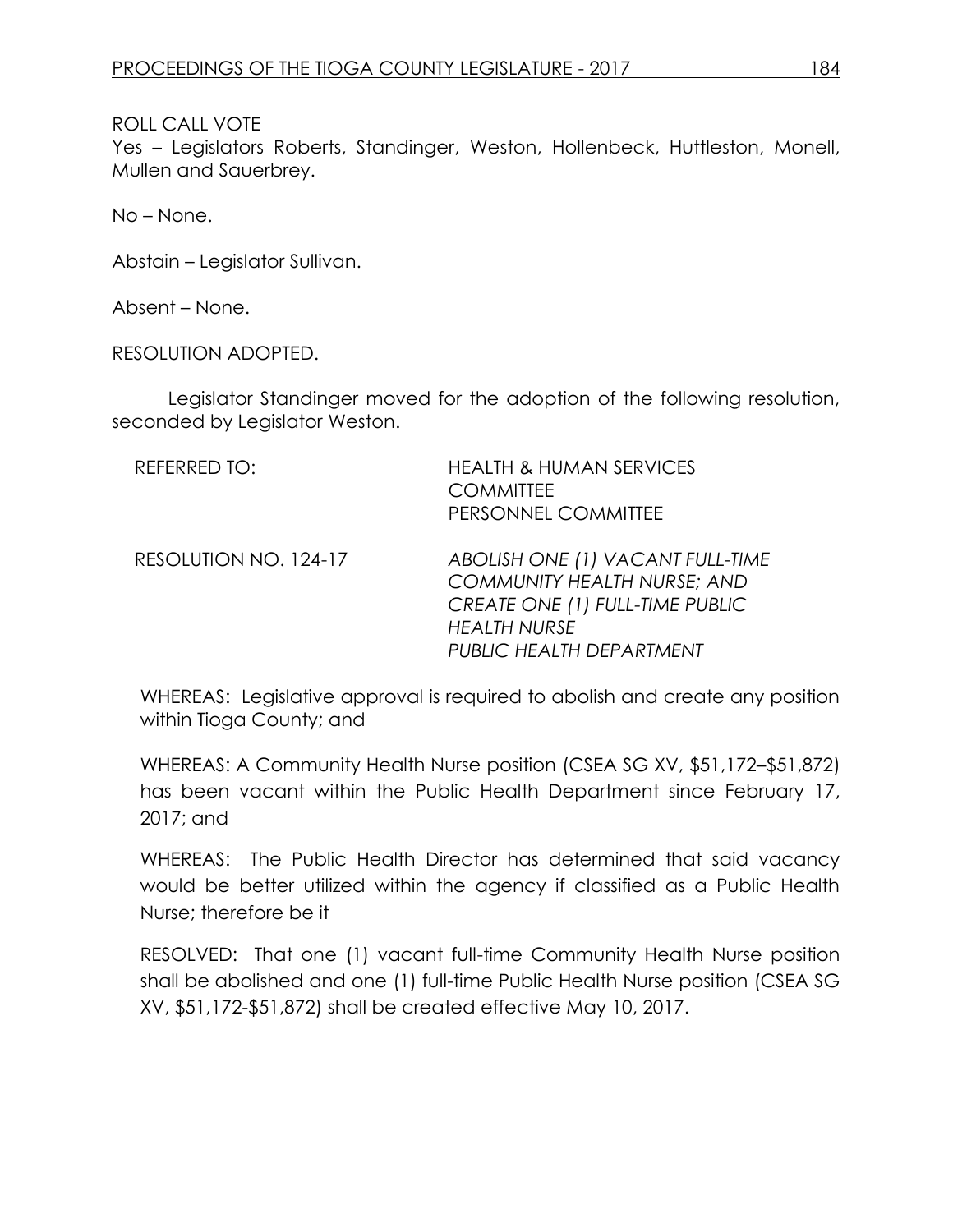ROLL CALL VOTE

Yes – Legislators Roberts, Standinger, Sullivan, Weston, Hollenbeck, Huttleston, Monell, Mullen and Sauerbrey.

No – None.

Absent – None.

### RESOLUTION ADOPTED.

Legislator Huttleston moved for the adoption of the following resolution, seconded by Legislator Monell.

| REFERRED TO:          | ADMINISTRATIVE SERVICES COMMITTEE<br>PERSONNEL COMMITTEE |
|-----------------------|----------------------------------------------------------|
| RESOLUTION NO. 125-17 | AUTHORIZE APPOINTMENT OF                                 |
|                       | <b>VOTING MACHINE TECHNICIAN</b>                         |
|                       | <b>BOARD OF ELECTIONS</b>                                |

WHEREAS: Legislative approval is required for any appointment to a nonunion position within Tioga County; and

WHEREAS: A part-time Voting Machine Technician position became vacant on April 18, 2017; and

WHEREAS: The Democratic Commissioner of the Board of Elections received authorization to backfill said vacancy; therefore be it

RESOLVED: That Emily Price is appointed to the title of Voting Machine Technician retroactive to May 1, 2017 at the established non-union rate of \$16.52 per hour.

ROLL CALL VOTE

Yes – Legislators Roberts, Weston, Hollenbeck, Huttleston, Monell, Mullen and Sauerbrey.

No – None.

Abstain – Legislators Standinger and Sullivan.

Absent – None.

RESOLUTION ADOPTED.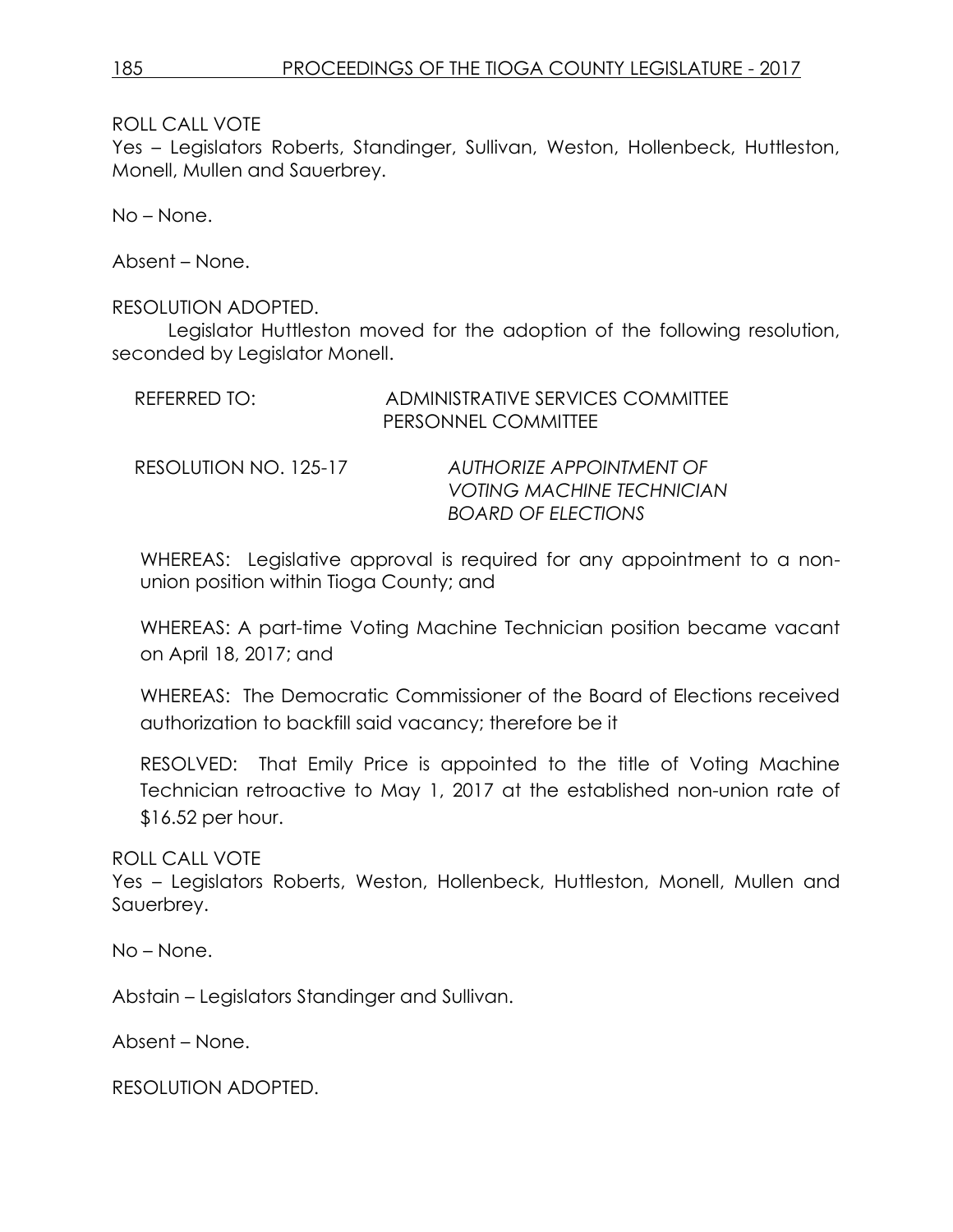Legislator Hollenbeck moved for the adoption of the following resolution, seconded by Legislator Monell.

| REFERRED TO:       | PERSONNEL COMMITTEE                                                                   |
|--------------------|---------------------------------------------------------------------------------------|
| RESOLUTION NO. -17 | CREATE AND FILL TEMPORARY, FULL-TIME<br>CLERK (SEASONAL) POSITION<br>PERSONNEL OFFICE |

WHEREAS: Legislative approval is required for the creation of any new positions within Tioga County; and

WHEREAS: The Tioga Personnel Department has a need to hire a temporary, fulltime Clerk to work during the summer season to provide clerical support within the department for a specialized project; and

WHEREAS: The Personnel Officer has appropriately budgeted for said position according to resolution 280-16; and

WHEREAS: Following recruitment, a qualified candidate has been identified; therefore be it

RESOLVED: That the Personnel Officer is hereby authorized to create one (1) temporary, full-time position of Clerk (Seasonal) at the 2017 established rate of \$11.39/hour; and be it further

RESOLVED: That Addison O'Rourke shall be hired to fill said position effective May 15, through August 15, 2017.

Legislator Hollenbeck made a motion to withdraw the following resolution, seconded by Legislator Monell.

ROLL CALL VOTE TO WITHDRAW RESOLUTION

Yes – Legislators Roberts, Standinger, Sullivan, Weston, Hollenbeck, Huttleston, Monell, Mullen and Sauerbrey.

No – None.

Absent – None.

RESOLUTION WITHDRAWN.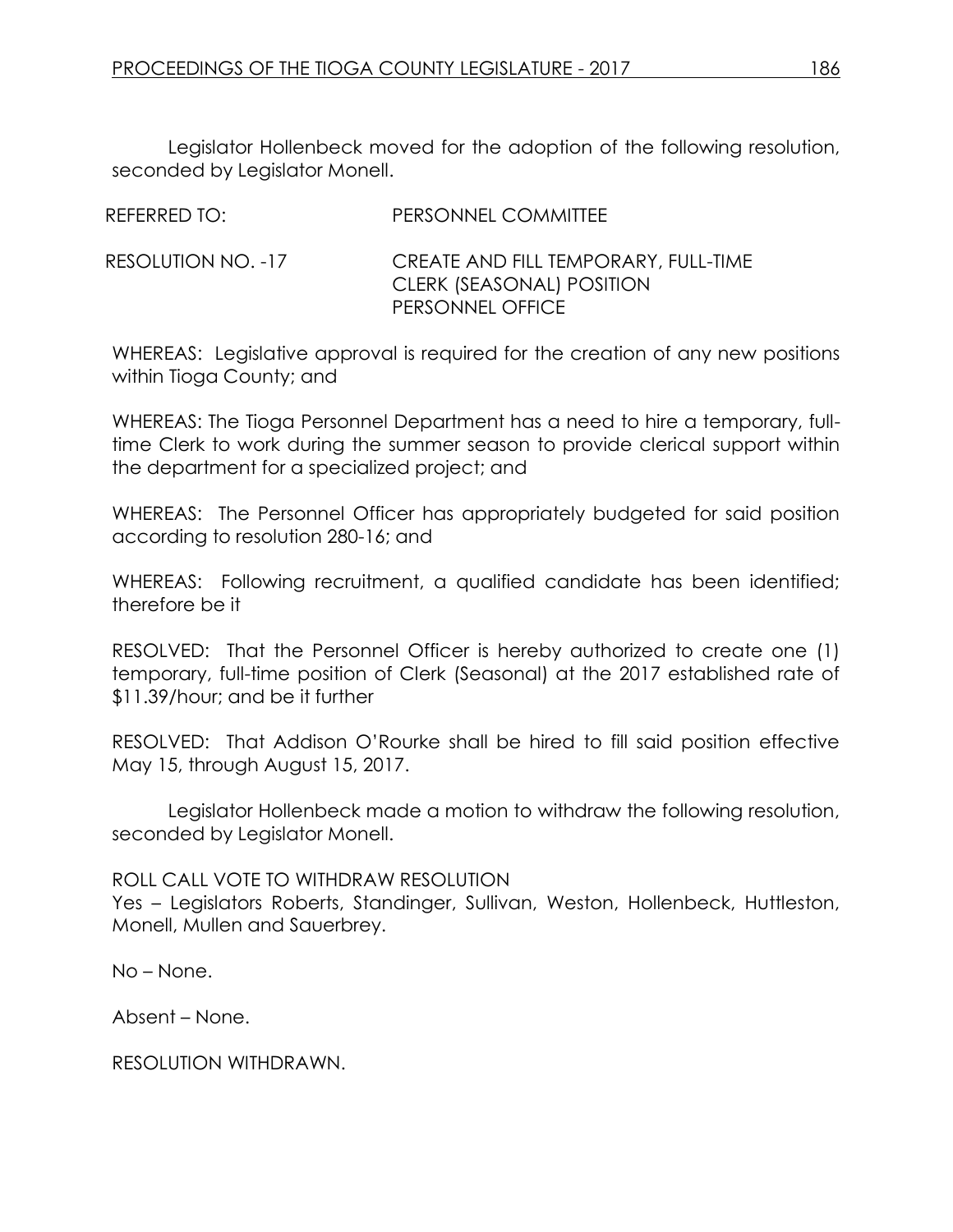Legislator Monell moved for the adoption of the following resolution, seconded by Legislator Hollenbeck.

| REFERRED TO:          | <b>FINANCE COMMITTEE</b><br>PERSONNEL COMMITTEE                                                |
|-----------------------|------------------------------------------------------------------------------------------------|
| RESOLUTION NO. 126-17 | CREATE AND FILL TEMPORARY, FULL-TIME<br>CLERK (SEASONAL) POSITION<br><b>TREASURER'S OFFICE</b> |

WHEREAS: Legislative approval is required for the creation of any new positions within Tioga County; and

WHEREAS: The Tioga County Treasurer has a need to hire a temporary, full-time Clerk to work during the summer season to provide clerical support within the Treasurer's Office; and

WHEREAS: The Treasurer appropriately budgeted for this seasonal position; therefore be it

RESOLVED: That the County Treasurer is hereby authorized to create and fill one (1) temporary, full-time position of Clerk (Seasonal) at the rate of \$11.39/hour effective May 27, through September 1, 2017.

### ROLL CALL VOTE

Yes – Legislators Roberts, Standinger, Sullivan, Weston, Hollenbeck, Huttleston, Monell, Mullen and Sauerbrey.

No – None.

Absent – None.

### RESOLUTION ADOPTED.

Legislator Monell made a motion to have the following late-filed resolution considered, seconded by Legislator Sullivan and carried.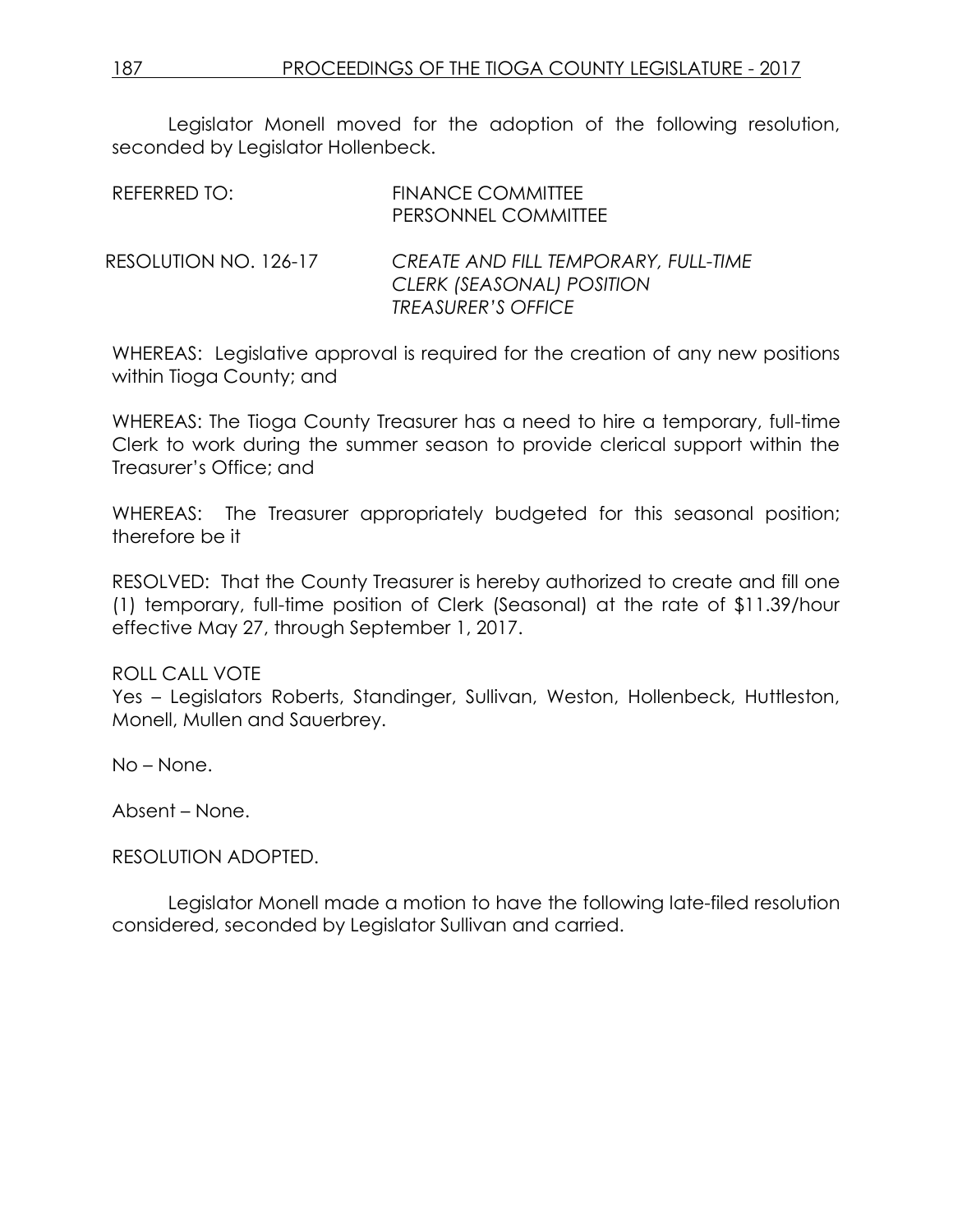Legislator Monell moved for the adoption of the following resolution, seconded by Legislator Hollenbeck.

| REFERRED TO:          | FINANCE/LEGAL COMMITTEE                                                          |
|-----------------------|----------------------------------------------------------------------------------|
| RESOLUTION NO. 127-17 | AMENDING POLICY 41<br>TIOGA COUNTY COMMERCIAL<br>DRIVER LICENSE DRUG AND ALCOHOL |

*TESTING*

WHEREAS: The Legislature wishes to amend Policy 41 to reflect the regulations set forth in Federal Motor Carrier Safety Administration Sections 382.303 and 382.305; therefore be it

RESOLVED: That Section IV paragraph 3 Post Accident Testing sub- paragraph b is amended as follows:

b. Each employee performing safety sensitive functions with respect to a vehicle involved in an accident shall be tested for alcohol and drugs if:

- The accident involves a human fatality;
- The accident involves bodily injury with immediate medical treatment away from the scene and CDL operator cited for a moving violation;
- Disabling damage to any motor vehicle requiring tow away and CDL operator cited for a moving violation;

And be it further

RESOLVED: That Section IV paragraph 4 Random Testing sub-paragraph b is amended as follows:

b. The selection of employees for random alcohol or drug testing shall be made by a scientifically valid method, such as a random number table or a computer based random number generator that is matched with the employee's social security number, payroll identification number or other comparable identifying number. Each employee shall have an equal chance of being tested each time selections are made. An employee may be selected for both types of tests at the same time;

And be it further

RESOLVED: That Section IV paragraph 4 Random Testing sub-paragraph c is amended as follows: